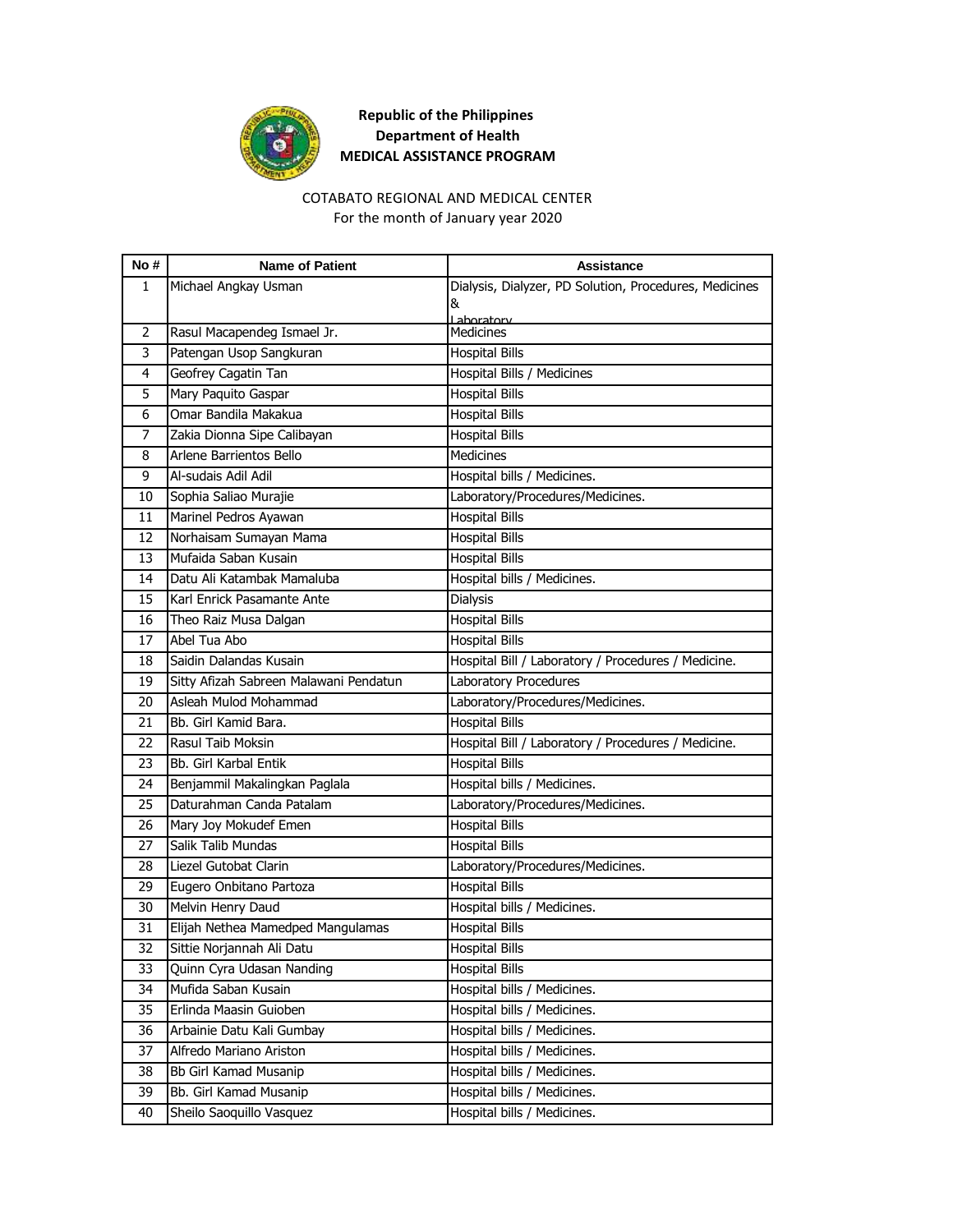| 41 | Angela Julio Dres                     | Hospital bills / Medicines.                                               |
|----|---------------------------------------|---------------------------------------------------------------------------|
| 42 | Fauziya Ante Manalasal                | Hospital bills / Medicines.                                               |
| 43 | Zubaica Abutazil Luna                 | <b>Hospital Bills</b>                                                     |
| 44 | Musebekan Palimba Malik               | <b>Hospital Bills</b>                                                     |
| 45 | Shaishi Ji Khallefah Enricozo Tabalan | <b>Hospital Bills</b>                                                     |
| 46 | Eugero Onbitano Partoza               | Hospital Bills                                                            |
| 47 | Glenn Calumba Lejarso                 | <b>Hospital Bills</b>                                                     |
| 48 | Patengan Usop Sangkuran               | <b>Hospital Bills</b>                                                     |
| 49 | Maximo Bulahan                        | Laboratory Procedures                                                     |
| 50 | Cherylyn Navalaes Pulmon              | <b>Dialysis</b>                                                           |
| 51 | Joyren Peralta Dubris                 | Dialysis, Dialyzer, PD Solution, Procedures, Medicines<br>&<br>Laboratory |
| 52 | Rasmia Diarangkal Macasi              | Dialysis, Dialyzer, PD Solution, Procedures, Medicines<br>&<br>Lahoratory |
| 53 | Almuharif Saban Momen                 | <b>Hospital Bills</b>                                                     |
| 54 | Norhaisam Sumayan Mama                | Hospital Bills                                                            |
| 55 | Mohammad Makalay Balabagan            | <b>Hospital Bills</b>                                                     |
| 56 | Baguindali Abutazil Ampatuan          | Dialysis                                                                  |
| 57 | Rosalinda Paunon Oceja                | <b>Dialysis</b>                                                           |
| 58 | Amil Salik Omar                       | Hospital Bills / Medicines                                                |
| 59 | Ben John Siangco Pinguiaman           | <b>Hospital Bills</b>                                                     |
| 60 | Pacifico Yson Modesto                 | <b>Hospital Bills</b>                                                     |
| 61 | Zulficar Butuan Dalandag              | <b>Hospital Bills</b>                                                     |
| 62 | Monera Abdullah Mamolzag              | <b>Hospital Bills</b>                                                     |
| 63 | Hannar Kasan Abubakar                 | Hospital bills / Medicines.                                               |
| 64 | Quezemae Mangacop Wahab               | <b>Medicines</b>                                                          |
| 65 | Maria Gloria Dasalla Farrales         | Chemotherapy                                                              |
| 66 | Norah Bacar Cabugwason                | Hemodialysis/Medicines/Lab. Procedures.                                   |
| 67 | Princess Almirah Ali                  | <b>Hospital Bills</b>                                                     |
| 68 | Hasna Zacaria Antipolo                | Dialysis, Dialyzer, PD Solution, Procedures, Medicines<br>&<br>Laboratory |
| 69 | Wilfredo Ugbana Canini                | Hospital bills / Medicines.                                               |
| 70 | Ismael Tabasa Adenic                  | Cranial CT-Scan / Medicines                                               |
| 71 | Fernando Peoola Buagas                | Cranial CT-Scan / Medicines                                               |
| 72 | Joery Makaday Labitan                 | CT-SCAN/MEDICINES                                                         |
| 73 | Allan Padillo Baronia                 | Hospital Bills / Medicines                                                |
| 74 | Paisal Alamada Makalimpas             | <b>Hospital Bills</b>                                                     |
| 75 | Magalso Mallorca Ronald               | CT-Scan                                                                   |
| 76 | Elmer Singco Deocampo                 | CT-Scan                                                                   |
| 77 | Salvacion Pelayo Del Rio              | Dialysis, Dialyzer, PD Solution, Procedures, Medicines<br>&<br>Laboratory |
| 78 | Glen Mark Lastimoso Robelo            | <b>Medicines</b>                                                          |
| 79 | Delia Peoalosa Urmeneta               | Laboratory/Procedures/Medicines.                                          |
| 80 | Angel Faith Legaspi Parilla           | CT-Scan                                                                   |
| 81 | Merly Tahom Cagoy                     | <b>Medical Assistance</b>                                                 |
| 82 | Alberto Sr. Binlot Lidot              | Ct Scan with Contrast.                                                    |
| 83 | Cristian-curt Jumawan Moral           | Hospital bills.                                                           |
| 84 | Julieta Espiritu Gutobat              | Medical Assistance.                                                       |
| 85 | Nestor Sabate Baral                   | Hospital Bills / Medicines                                                |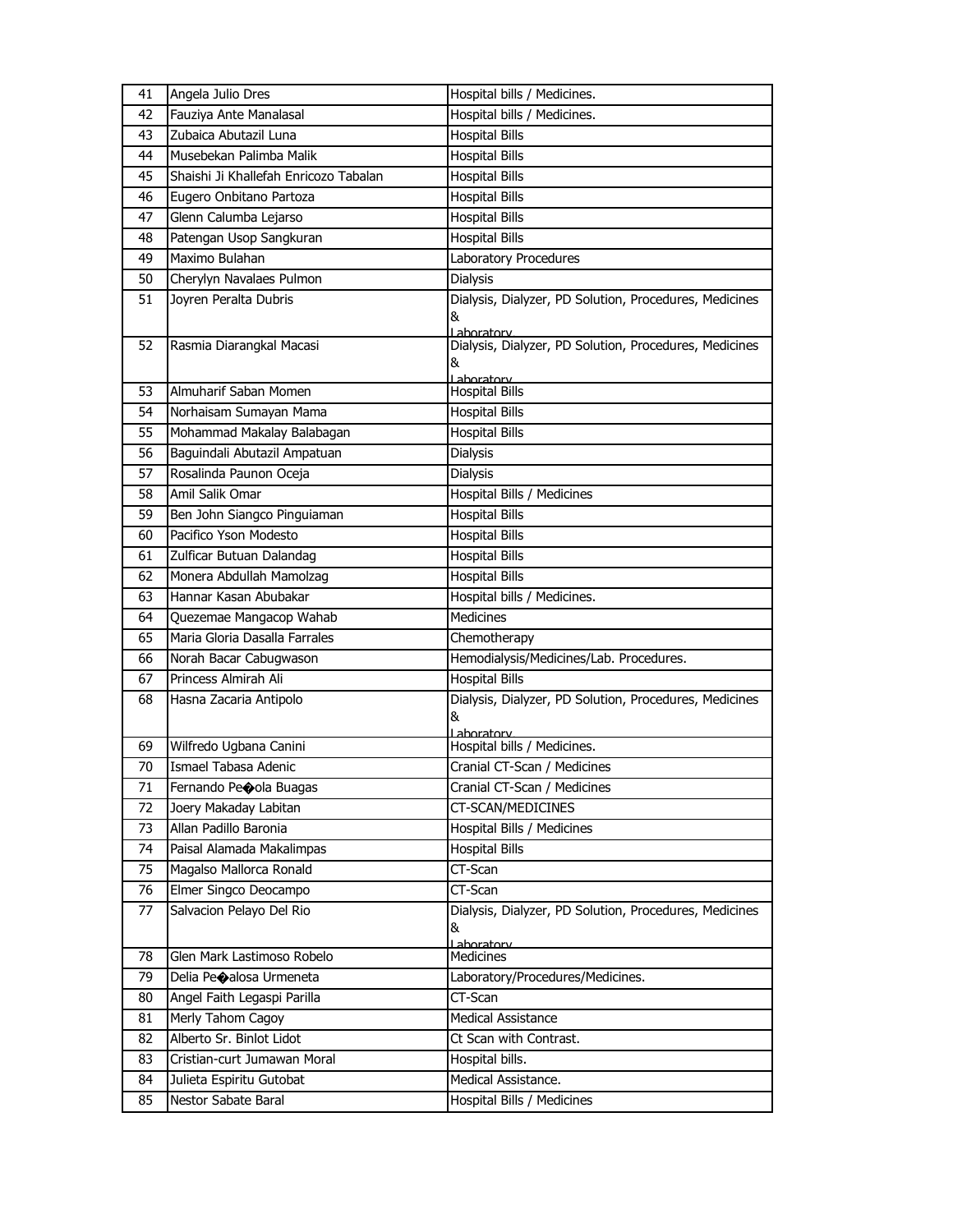| 86         | Ricardo Diego Robledo          | <b>Hospital Bills</b>                                  |
|------------|--------------------------------|--------------------------------------------------------|
| 87         | Jessie Barrion Seva            | Ct Scan with Contrast.                                 |
| 88         | Nikky Grande Genova            | Laboratory/Procedures/Medicines.                       |
| 89         | Jocelyn Varona Cariaso         | Ct Scan with Contrast.                                 |
| 90         | Herbert Su�iga Delumpa         | <b>Hospital Bills</b>                                  |
| 91         | Zaida Macabayao Raopan         | CT-Scan                                                |
| 92         | Rochelle Karen C. Barrios      | Medicines / Dialysis.                                  |
| 93         | Ferlindro Mamaat Puno          | Dialysis, Dialyzer, PD Solution, Procedures, Medicines |
|            |                                | &                                                      |
| 94         | Gerald Equinan Pioeza          | Laboratory<br><b>Hospital Bills</b>                    |
| 95         | Cherylyn Navalaes Pulmon       | Hemodialysis                                           |
| 96         | Renante Fajanoy Martizano      | CT-Scan                                                |
| 97         | Cristina Camral Ahiyas         | CT-Scan                                                |
| 98         | Jaime Jumalon Maguate          | <b>Hospital Bills</b>                                  |
| 99         | Ely D. Colao                   | Hospital bills / Medicines.                            |
| 100        | Charrie R. Reyes               | Hospital bills / Medicines.                            |
| 101        | Dandy Antatico                 | Hospital bills / Medicines.                            |
| 102        | Nestor Tangub Damo             | Hospital bills / Medicines.                            |
| 103        | Nulambay Mandang Kalim         | Hospital bills / Medicines.                            |
| 104        | Jose Montecillo Bernil         | CT Scan/Diagnostic Procedure                           |
| 105        | Leonardo Torino Yano           | CT-Scan                                                |
| 106        | Josie Garcia Ferolino          | <b>Hospital Bills</b>                                  |
| 107        | Abdon Hapay Lico               | Laboratory Procedures                                  |
| 108        | Sonia Bautista Otico           | Medical Assistance.                                    |
| 109        | Clavinova Asuncion Bacaday     | <b>Hospital Bills</b>                                  |
| 110        | Rosenalyn Glimada Radaza       | Hemodialysis                                           |
| 111        | Leonardo Mamilba Ramirez.      | CT-Scan                                                |
| 112        | Sapalano M. Ipong              | Hospital Bill / Laboratory / Procedures / Medicine.    |
| 113        | Sandra Torilla Ballano         | Hospital Bill / Laboratory / Procedures / Medicine.    |
| 114        | Lolito Martinez Mobologon, Sr. | Medicines                                              |
| 115        | Estrella Jayson Fuentes        | <b>Hospital Bills</b>                                  |
| 116        | Ebrahim Kumpanya Nanding       | <b>Hospital Bills</b>                                  |
| 117        | Artemio S. Suropia             | Ct Scan with Contrast.                                 |
| 118        | Felizardo Valencia Galvez      | Cranial CT-Scan / Medicines                            |
| 119        | Joshua Rafael Maicon Rodriguez | EEG                                                    |
| 120        | Avelino Pelac Duran            | <b>Hospital Bills</b>                                  |
| 121        | Josefa M. Erojo                | Hospital Bill / Laboratory / Procedures / Medicine.    |
| 122        | Thea Micah Quilban Toledo      | Hospital bills / Medicines.                            |
| 123        | Randy Magbiray Ortencio        | CT-Scan                                                |
| 124        | Edna Ynion Maglasang.          | Hospital bills / Medicines.                            |
| 125        | Rocky Blanco Tee               | Hospital bills / Medicines.                            |
|            |                                | Hospital bills / Medicines.                            |
| 126        | Roberto Garcia Matas           | Hospital bills / Medicines.                            |
| 127<br>128 | Cerilo Calawigan Cabanig       | MRI                                                    |
| 129        | Catalina Agot Cabosao          | Laboratory/Procedures/Medicines.                       |
| 130        | Teresita Covers Laging         | Hospital bills / Medicines.                            |
|            | Ebrahim Panalandangan Makakua  |                                                        |
| 131        | Primo Jr. Bornea Taboada       | Ct-Scan/Medicines/Lab. Procedures/Procedures.          |
| 132        | Felicidad Sabiano Sabido       | Laboratory/Procedures/Medicines.                       |
| 133        | Felix Sabordo Patagnan         | Hospital bills / Medicines.                            |
| 134        | Maomina Balabagan Zailon       | CT-Scan                                                |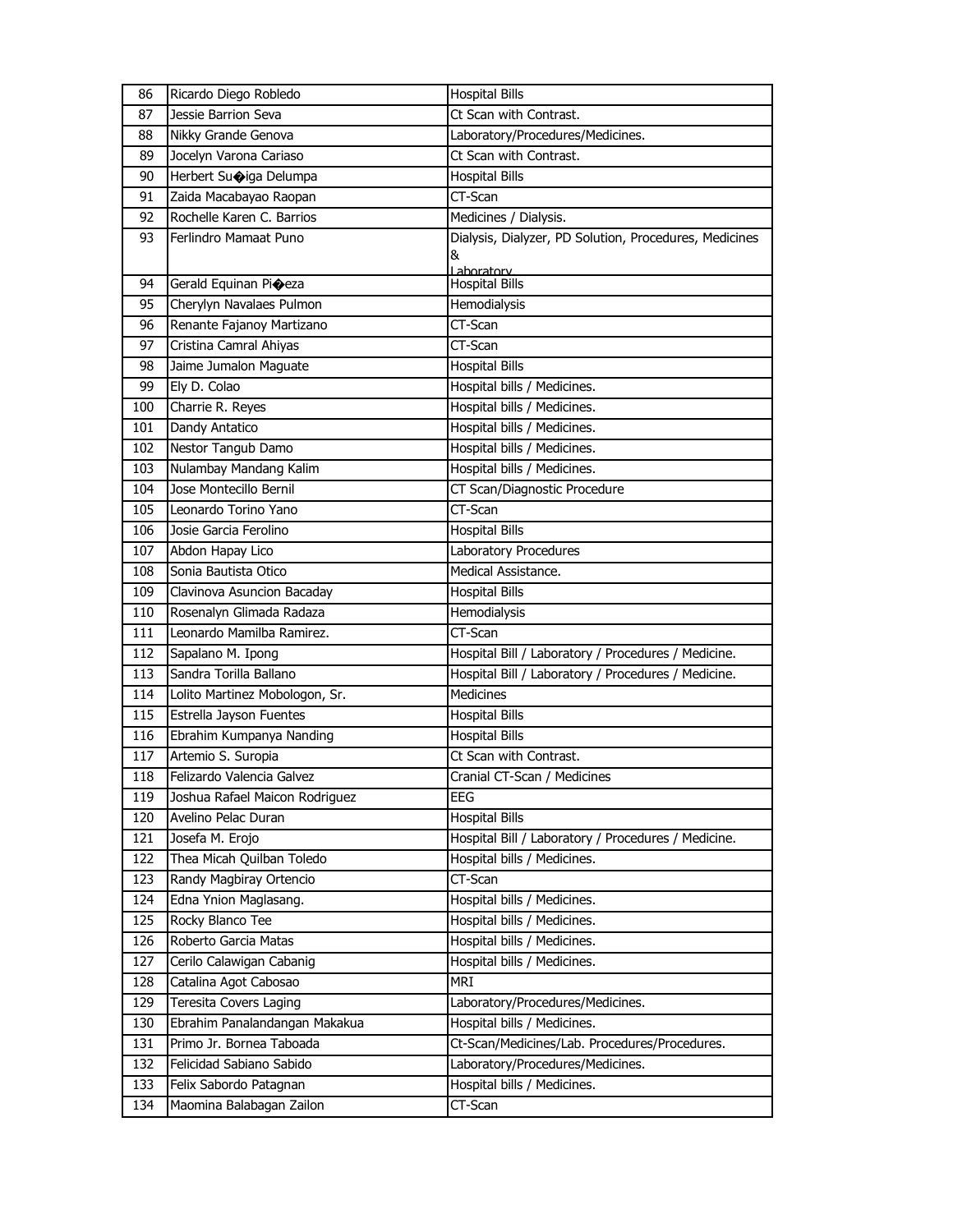| 135 | Datu Mando A. Matabalao              | Hospital bills / Medicines.                         |
|-----|--------------------------------------|-----------------------------------------------------|
| 136 | Pia Pascioles Juliana                | CT-Scan.                                            |
| 137 | Roland Mark Ehrl Camarillo Rasonable | Hospital Bill / Laboratory / Procedures / Medicine. |
|     |                                      | Dietary Supplement                                  |
| 138 | Jerry Lastimoso Antiveros            | CT-Scan                                             |
| 139 | Hasan Ebrahim                        | Hospital Bill / Laboratory / Procedures / Medicine. |
|     |                                      | Dietary Supplement                                  |
| 140 | Mary Joy Ostan Sumagang              | Ultrasound                                          |
| 141 | Ronaldo Cerbo Tenorio                | CT-Scan                                             |
| 142 | Jaime Geraldez Calventos             | CT-Scan                                             |
| 143 | Limuel Trobio Buca                   | Laboratory/Procedures/Medicines.                    |
| 144 | Nulambay Mandang Kalim               | Medicines / Dialysis.                               |
| 145 | Jaime Elevado Barcenilla             | MRI.                                                |
| 146 | Salvacion Dalida Arroyo              | CT-Scan                                             |
| 147 | Kube Kyle Caluyo Caboylo             | CT-Scan                                             |
| 148 | Ma Jacquilen Togonon Elumer          | Medicines / Dialysis.                               |
| 149 | Yoyen Sabal Milla                    | Medicines / Dialysis.                               |
| 150 | Lolita Gorino Tamayo                 | <b>Hospital Bills</b>                               |
| 151 | Romel Bilo Obregon                   | <b>Hospital Bills</b>                               |
| 152 | Chazel Ann Corrales Paragas          | Laboratory Procedures                               |
| 153 | H. Mentang Hamid Andongan            | <b>Hospital Bills</b>                               |
| 154 | Francis Danley Juntilla              | Hospital Bills / Medicines                          |
| 155 | John Calvin Valdez Petingco          | Hospital bills / Medicines.                         |
| 156 | Melodiosa Bangcaya Cariaso           | Hospital bills / Medicines.                         |
| 157 | Julius Jr. Calambro Capulo           | CT-Scan                                             |
| 158 | Lorejim Arandilla Abogado            | MRI.                                                |
| 159 | Jimmy Sabuero Ramirez                | <b>Medical Assistance</b>                           |
| 160 | Erlinda Mosquera Decena              | <b>Medical Assistance</b>                           |
| 161 | Fe Mendoza Imperial                  | Medical Assistance.                                 |
| 162 | Francis Danley Baldon Juntilla       | <b>Medical Assistance</b>                           |
| 163 | Macapanton Demaro Sultan             | Hemodialysis                                        |
| 164 | Jessabill Valenzuela Castillo        | 2-D- Echo and Medicines                             |
| 165 | Myrheine Ferolino Glimada            | Laboratory/Procedures/Medicines.                    |
| 166 | John Rey Lawigan Digandang           | MRI.                                                |
| 167 | Eden Cantong Visco                   | <b>Hospital Bills</b>                               |
| 168 | Zynnia Montani Kantua                | Medical Assistance                                  |
| 169 | Marlina Gelig Ortega                 | Medical Assistance.                                 |
| 170 | Arlyn Bado Peralta                   | Medical Assistance.                                 |
| 171 | Nelson Bolongon Ortuoste             | <b>Medical Assistance</b>                           |
| 172 | Susan Doromal Delector               | Medical Assistance.                                 |
| 173 | Marisa De Castro Evero               | Medical Assistance                                  |
| 174 | Paba Leonardo Sr. Mallo              | Hospital bills / Medicines.                         |
| 175 | Cudiamat Bercero Joie Mae            | Hospital bills / Medicines.                         |
|     |                                      |                                                     |
| 176 | Oscar Hampac Adrias                  | Hemodialysis/Medicines/Lab. Procedures.             |
| 177 | Mohalidin Pausa Musa                 | Hospital bills / Medicines.                         |
| 178 | Dandy Antatico                       | <b>Medical Assistance</b>                           |
| 179 | Virgilio Alamin Igloria              | Medical Assistance.                                 |
| 180 | Shiela Marie Glimada Manuel          | 2D ECHO / ECG / X-RAY / Medicines                   |
| 181 | Baimatag Ayob Dumamba                | Hospital bills / Medicines.                         |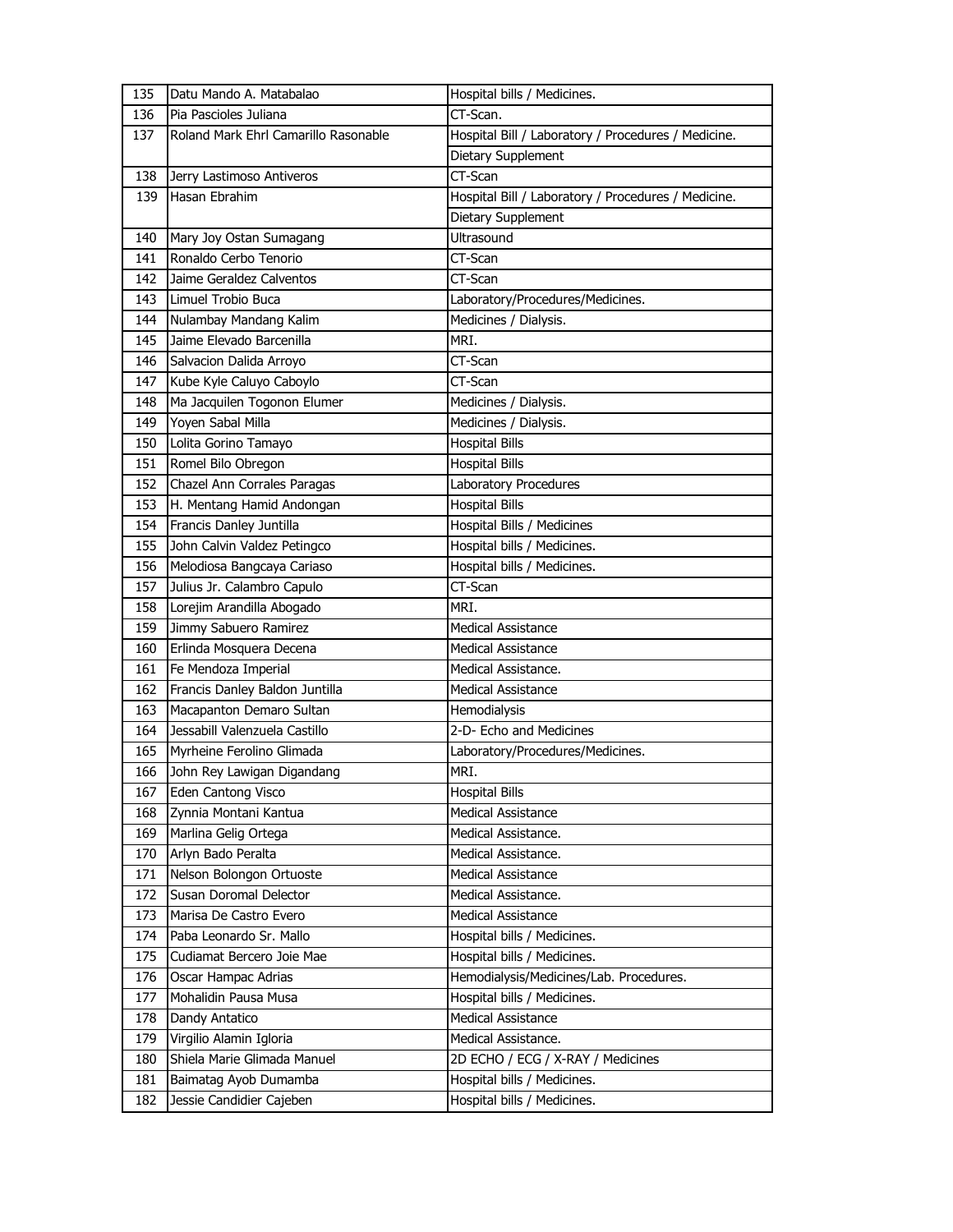| 183 | Eduardo Villahermosa Agravante. | CT-Scan                                                |
|-----|---------------------------------|--------------------------------------------------------|
| 184 | Shelagh Marie Gersalino Manuel  | <b>Hospital Bills</b>                                  |
| 185 | Rosell Sausa Layma              | Hospital bills / Medicines.                            |
| 186 | Catalina Gupo Nilo              | CT-Scan                                                |
| 187 | Haydee Sambay Suwaib Andamen    | Hemodialysis/Medicines/Lab. Procedures.                |
| 188 | Roselin Wayno Petros            | CT-Scan                                                |
| 189 | Mecheal Bermodes Articuna       | Ct Scan with Contrast.                                 |
| 190 | Sean Liam Quilban Toledo        | <b>Hospital Bills</b>                                  |
| 191 | Brayan Paculba Balignot         | CT-Scan                                                |
| 192 | Ariel Moansad Sandang           | <b>Hospital Bills</b>                                  |
| 193 | Roland Palomata Supat           | <b>Hospital Bills</b>                                  |
| 194 | Fredirick Loberiza Ceniza       | <b>Hospital Bills</b>                                  |
| 195 | Elsie Mampayadoc Saliling       | CT-Scan                                                |
| 196 | Alim Buisan Usop                | Hospital Bills / Medicines                             |
| 197 | Ryan Jay Quiocho Salas          | <b>Medicines</b>                                       |
| 198 | Matilde Labordo Divino          | <b>Hospital Bills</b>                                  |
| 199 | Norfaidza Paning Abaquita       | <b>Hospital Bills</b>                                  |
| 200 | Jefrei Anthony Suating Quindara | Hospital Bill / Laboratory / Procedures / Medicine.    |
| 201 | Aisa Raupan Umbalan             | Hospital bills / Medicines.                            |
| 202 | Presentacion Ballerta Anioon    | Hospital bills / Medicines.                            |
| 203 | Giljoy Requilme Lagaran         | <b>Hospital Bills</b>                                  |
| 204 | Estelita Naranja Seguinte       | Dialysis, Dialyzer, PD Solution, Procedures, Medicines |
|     |                                 | &<br>Laboratory                                        |
| 205 | Aladin Galinato Bacani          | <b>Hospital Bills</b>                                  |
| 206 | Leonarda Gamalinda Simblante    | CT-Scan                                                |
| 207 | Anita Adocal Cabailo            | <b>Hospital Bills</b>                                  |
| 208 | Carmela Jay Borja Bejarin       | Medical Assistance.                                    |
| 209 | Miles Chandria Camral Flores    | Medical Assistance.                                    |
| 210 | Azucena Antiquera Lethio        | <b>Medical Assistance</b>                              |
| 211 | Danilo Santillan Arsenio        | Dialysis, Dialyzer, PD Solution, Procedures, Medicines |
|     |                                 | &                                                      |
| 212 | Richee Cadildig Floro           | Laboratory<br>CT-Scan.                                 |
| 213 | Jonathan. Talib Ali             | <b>Hospital Bills</b>                                  |
| 214 | Jonathan. Talib Ali             | <b>Hospital Bills</b>                                  |
| 215 | Helen Misamen Nicor             | Dialysis, Dialyzer, PD Solution, Procedures, Medicines |
|     |                                 | &                                                      |
| 216 | Sharifa Hamid Lauban            | Laboratory<br>Hospital Bills / Medicines               |
| 217 | Gina Singco Buhian              | MRI.                                                   |
| 218 | Rolando Marero Romanes          | Medical Assistance.                                    |
| 219 | Ayessha Samantha Mobesa Warain  | Medical Assistance.                                    |
| 220 | Sabrhey Esmail Mala             | Medical Assistance.                                    |
| 221 | Gee Anthony. Sales Ozaraga      | <b>Hospital Bills</b>                                  |
| 222 | Tessie Lopangan                 | Hospital Bill / Laboratory / Procedures / Medicine.    |
| 223 | Glorioso Bermudes Nones         | $CT-Scan$                                              |
| 224 | Rex Guinto Villaflores          | <b>Hospital Bills</b>                                  |
| 225 | Tarcisio Israel Bacor           | Medical Assistance.                                    |
| 226 | Benjie Camino Capitle           | Medical Assistance.                                    |
| 227 | Dante Fronda Guansing           | <b>Hospital Bills</b>                                  |
|     |                                 |                                                        |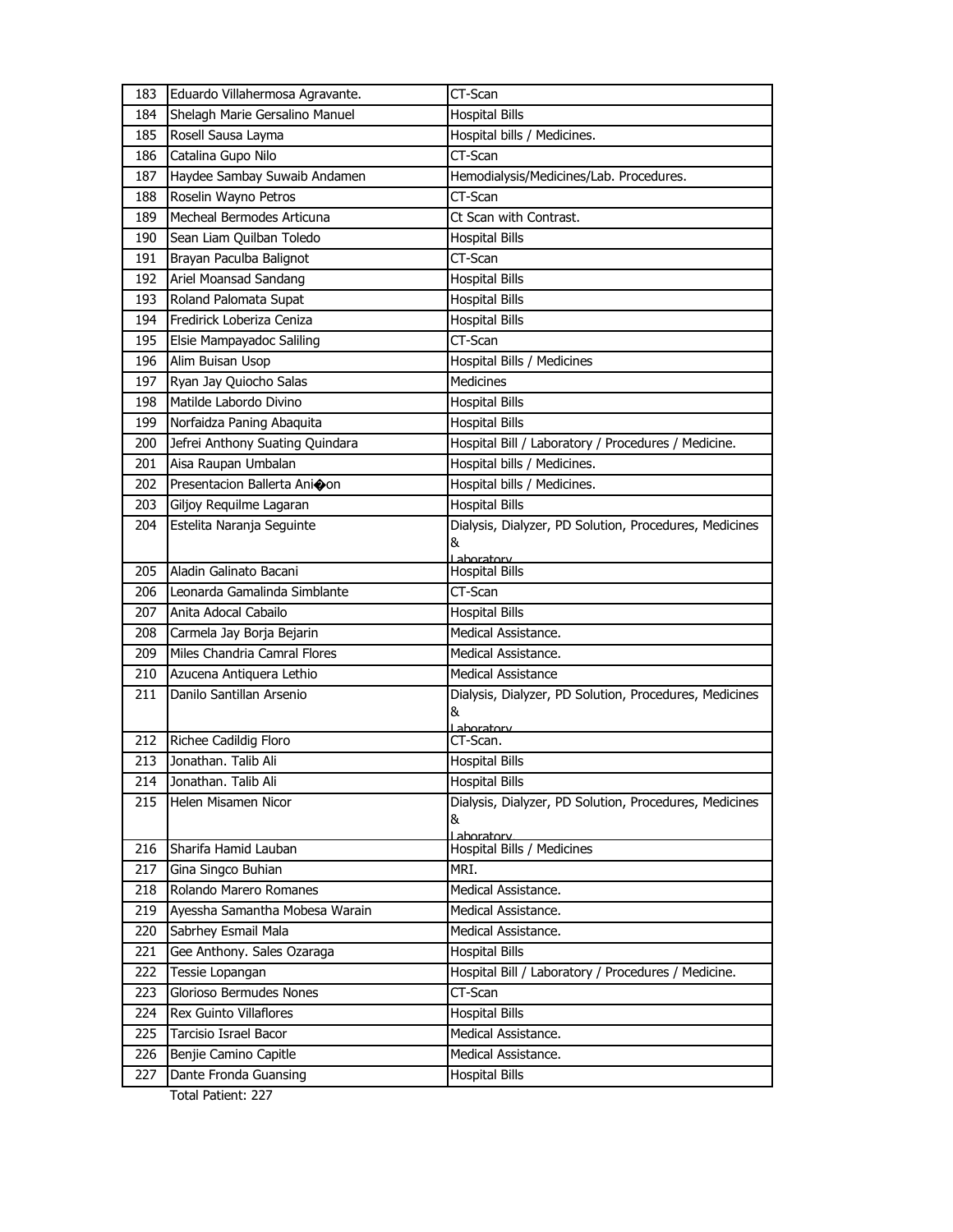

#### COTABATO REGIONAL AND MEDICAL CENTER

For the month of February year 2020

| No# | <b>Name of Patient</b>            | Assistance                                                                 |
|-----|-----------------------------------|----------------------------------------------------------------------------|
| 1   | Rona Joy Tumarong Recian          | <b>Hospital Bills</b>                                                      |
| 2   | Reynaldo Alba Iran                | Laboratory/Procedures/Medicines.                                           |
| 3   | Rodel Dequingco Tapaya            | Medicines.                                                                 |
| 4   | Rodel Dequingco Tapaya            | Medicines.                                                                 |
| 5   | Betche Contigo Gerodias           | Hemodialysis/Medicines/Lab. Procedures.                                    |
| 6   | Norania Macarao Hadji Gapor       | Hemodialysis/Medicines/Lab. Procedures.                                    |
| 7   | Elma C. Gagar                     | Hospital Bill / Laboratory / Procedures / Medicine.                        |
| 8   | Mohammad Usman                    | Hospital Bill / Laboratory / Procedures / Medicine.                        |
| 9   | Esnaira Usman                     | Hospital Bill / Laboratory / Procedures / Medicine.                        |
| 10  | Alefa Usman                       | Hospital Bill / Laboratory / Procedures / Medicine.                        |
| 11  | Rudy Sr Juanico Tugado            | <b>Hospital Bills</b>                                                      |
| 12  | Rowaida Motalib Aliman            | Dialysis, Dialyzer, PD Solution, Procedures, Medicines<br>&<br>Laboratory  |
| 13  | Sageben Buat Malang               | Dialysis, Dialyzer, PD Solution, Procedures, Medicines<br>&<br>Laboratory  |
| 14  | Ugalingan Piang Salem             | Dialysis, Dialyzer, PD Solution, Procedures, Medicines<br>&<br>Laboratory  |
| 15  | Hamir Manampan Kambal             | Dialysis, Dialyzer, PD Solution, Procedures, Medicines<br>&<br>Laboratory  |
| 16  | Oscar Hampac Adrias               | Dialysis, Dialyzer, PD Solution, Procedures, Medicines<br>&<br>Laboratory  |
| 17  | Helen Ordinaria Manuel            | Dialysis, Dialyzer, PD Solution, Procedures, Medicines<br>&<br>Lahoratory  |
| 18  | Rowaida Aliwan                    | Dialysis, Dialyzer, PD Solution, Procedures, Medicines<br>&<br>Lahoratory  |
| 19  | Sammy Vidal Piang                 | Dialysis, Dialyzer, PD Solution, Procedures, Medicines<br>&<br>l ahoratorv |
| 20  | Kumbay Talusan Kusain             | Dialysis, Dialyzer, PD Solution, Procedures, Medicines<br>&<br>Laboratorv  |
| 21  | Itang Kulod Dalandang             | <b>Ultrasound</b>                                                          |
| 22  | Imelda Panguiton Mastura          | <b>Hospital Bills</b>                                                      |
| 23  | John Dimaanta Valenzuela          | Hemodialysis/Medicines/Lab. Procedures.                                    |
| 24  | Nique Lourence Macarayan Renduque | <b>Hospital Bills</b>                                                      |
| 25  | Maria Gema Tusalon Torrendon      | MRI.                                                                       |
| 26  | James Lusing Eden                 | <b>Hospital Bills</b>                                                      |
| 27  | Jerry Caang Manderico Sr          | <b>Hospital Bills</b>                                                      |
| 28  | Rowan Gabriel Capao-an Cuerpo     | <b>Hospital Bills</b>                                                      |
| 29  | Emma Apat Ocso                    | Medical Assistance                                                         |
| 30  | Cristeta Canja Jagonob            | Medical Assistance.                                                        |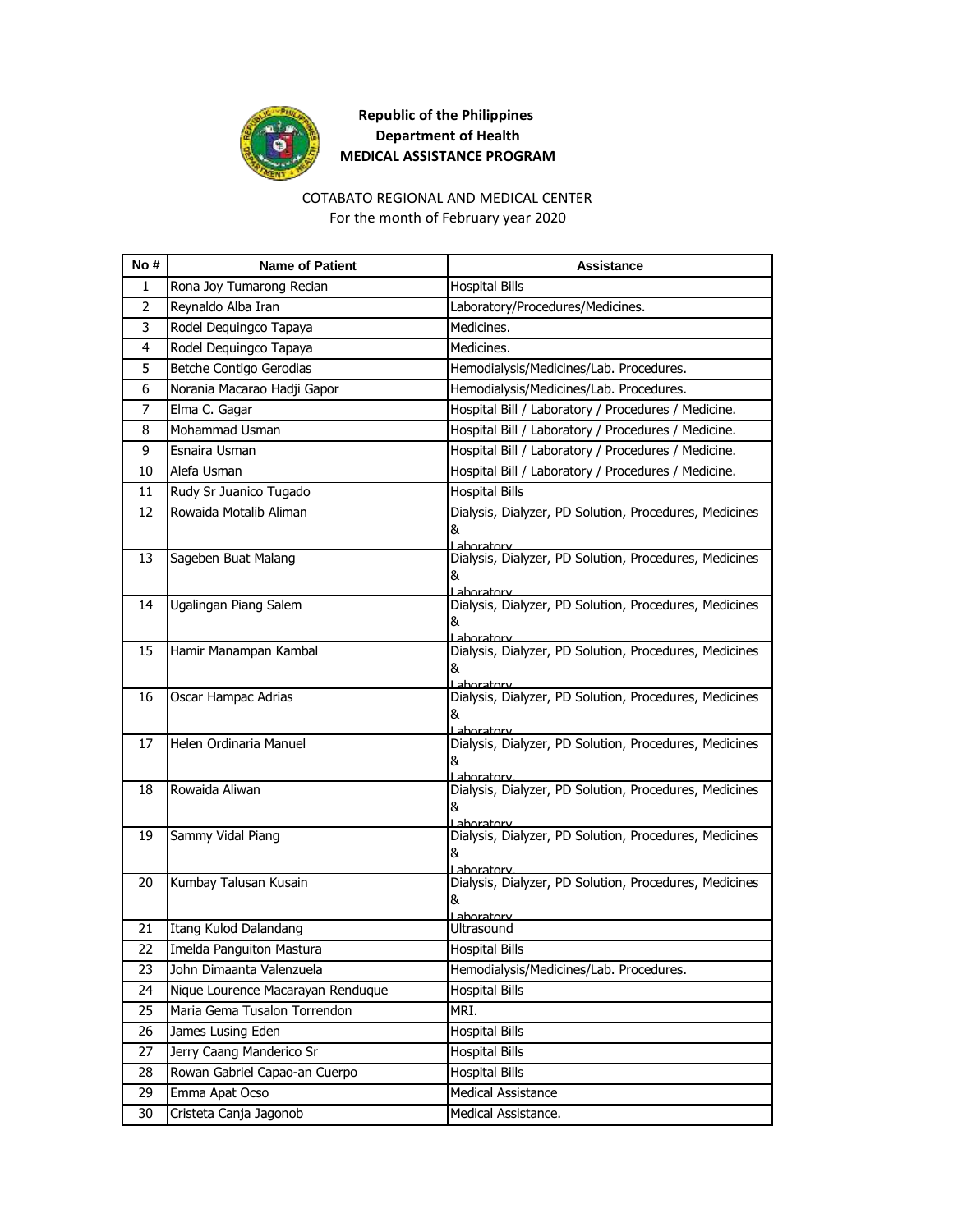| 31 | Alim Buisan Usop                | <b>Medical Assistance</b>                           |
|----|---------------------------------|-----------------------------------------------------|
| 32 | Jicelle Goneda Behoc            | Medical Assistance                                  |
| 33 | Daffodil Cabante Daraman        | <b>Medical Assistance</b>                           |
| 34 | Zafana Asma Ali Lu              | <b>Hospital Bills</b>                               |
| 35 | Roxel Jade Ali Lu               | <b>Hospital Bills</b>                               |
| 36 | Bai Juckrah Bandila Sinsuat     | <b>Hospital Bills</b>                               |
| 37 | Marjoseph Ruiz Montano          | <b>Hospital Bills</b>                               |
| 38 | John David Gianan Hatoza        | <b>Hospital Bills</b>                               |
| 39 | Geirnel Esoler Blanco           | <b>Hospital Bills</b>                               |
| 40 | Arnold Necesito Celis Jr.       | <b>Hospital Bills</b>                               |
| 41 | Ayssel Mastura Calim            | <b>Hospital Bills</b>                               |
| 42 | Ayssel Mastura Calim            | <b>Hospital Bills</b>                               |
| 43 | Peter Jan San Juan Cadusale     | CT-Scan                                             |
| 44 | Mayla Dela Cerna Rosas          | CT-Scan                                             |
| 45 | Ayssel Mastura Calim            | Hospital bills / Medicines.                         |
| 46 | Hanipa Fernando Abdullah        | <b>Hospital Bills</b>                               |
| 47 | Lolita Gorino Tamayo            | Hospital Bill / Laboratory / Procedures / Medicine. |
| 48 | Rosell Sausa Layma              | Hospital Bills / Medicines                          |
| 49 | Aisa Raupan Umbalan             | <b>Hospital Bills</b>                               |
| 50 | Kalim Mandang Nulumbay          | <b>Hospital Bills</b>                               |
| 51 | Normina Baganday Sinarimbo      | <b>Hospital Bills</b>                               |
| 52 | Lilia Castillon Jumawan         | <b>Hospital Bills</b>                               |
| 53 | Vicente Samulde Villegas        | X-RAY/CT-SCAN                                       |
| 54 | Clarita Te Gobiao               | CT-Scan                                             |
| 55 | Jovito Elverio Catana           | <b>Ultrasound</b>                                   |
| 56 | Mary Jane Pendatun Husain       | <b>Hospital Bills</b>                               |
| 57 | Rasid Mama Maddie               | <b>Hospital Bills</b>                               |
| 58 | Rodman Lacierda Pangilan        | <b>Hospital Bills</b>                               |
| 59 | Manan Talib Ramalan             | Laboratory/Procedures/Medicines.                    |
| 60 | Eduardo Castro Alegria          | CT-Scan                                             |
| 61 | Fatima Kasan Abubakar           | Laboratory Procedures                               |
| 62 | Susan Espartero Magturo         | <b>Biopsy</b>                                       |
| 63 | Farhama Madaya Mapundo          | <b>Hospital Bills</b>                               |
| 64 | Rodrigo Contratista Paragat     | <b>Hospital Bills</b>                               |
| 65 | Sittie Farhata Ampatuan Abusama | Medical Assistance                                  |
| 66 | Godofredo Serano Celerio        | CT-Scan                                             |
| 67 | Imelda Panguiton Mastura        | <b>Hospital Bills</b>                               |
| 68 | David Vicente Martirez          | CT-Scan                                             |
| 69 | Roger Cansico Indino            | <b>Medicines</b>                                    |
| 70 | Bai Suhaima Sangki Ebrahim      | Hospital bills / Medicines.                         |
| 71 | Mary Joy Hiponia Obado          | <b>Hospital Bills</b>                               |
| 72 | Sanggacala Tabunaway Esteban    | Hospital bills / Medicines.                         |
| 73 | Ting Borero Esmail              | Hospital bills / Medicines.                         |
| 74 | Bai Rania Pidtukasan Guerra     | Medical Assistance                                  |
| 75 | Roberto Tello Siong             | <b>Medical Assistance</b>                           |
| 76 | Roberto Tello Siong             | Medical Assistance                                  |
| 77 | Ronnie Antonio Gose             | <b>Medical Assistance</b>                           |
| 78 | Somerado Disomindig Paunan      | Medical Assistance                                  |
| 79 | Susie Fernandez Campong         | Medical Assistance                                  |
| 80 | Saira Bello Umpal               | Medical Assistance                                  |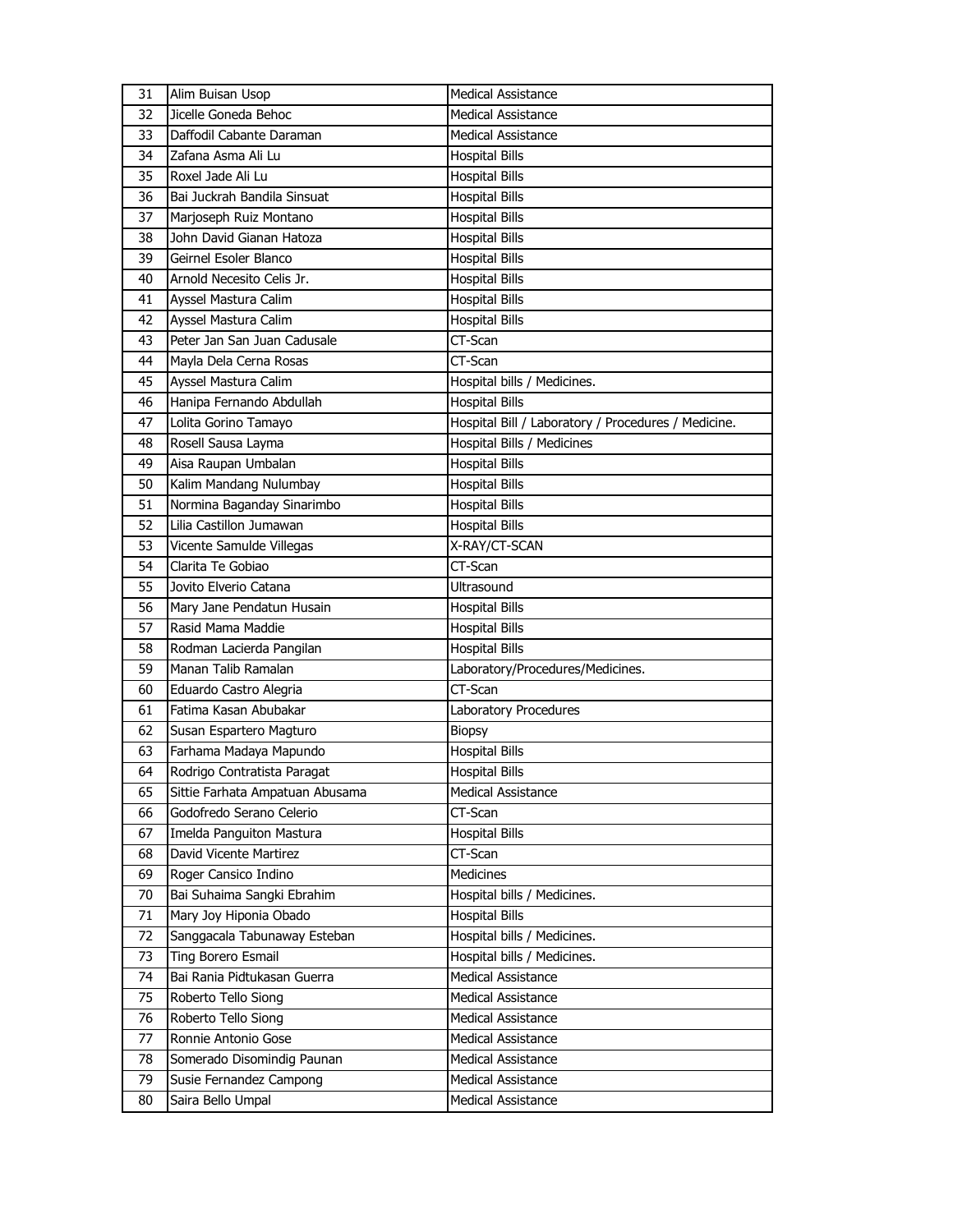| 81               | Nestor Luminis Kuba          | <b>Medical Assistance</b>                           |
|------------------|------------------------------|-----------------------------------------------------|
| 82               | Mark Jace Balsomo Dumalaog   | Laboratory/Procedures/Medicines.                    |
| 83               | Mohanie Uyag Damdamen        | Medicines / Dialysis.                               |
| 84               | Bainot Tampla Salik          | Ultrasound                                          |
| 85               | Rosalie Labiana Belvis       | Hospital bills / Medicines.                         |
| 86               | Badrudin Salilama Ayob       | <b>Hospital Bills</b>                               |
| 87               | Badrudin Salilama Ayob       | <b>Hospital Bills</b>                               |
| 88               | Adrian Paul Duguil Bombais   | CT-Scan                                             |
| 89               | Jestoni Diamante Blaza       | <b>Hospital Bills</b>                               |
| 90               | Rogelio Cambel Tadlas Jr.    | Medicines                                           |
| 91               | Anisa Aron Ginda             | CT-Scan                                             |
| 92               | Pepe Pugoy Flores            | CT-Scan                                             |
| 93               | Rexie Mejares Tangurak       | <b>Hospital Bills</b>                               |
| 94               | Rahiema Mangambit Datilan    | <b>Hospital Bills</b>                               |
| 95               | John David Gianan Hatoza     | <b>Hospital Bills</b>                               |
| 96               | Armando Poquita Mosqueza     | CT-Scan                                             |
| 97               | Hafza Mama Esmael            | <b>Hospital Bills</b>                               |
| 98               | Rosiana Paterno Moral        | Ct Scan with Contrast.                              |
| 99               | Paz Asas Talaman             | <b>Medical Assistance</b>                           |
| 100              | Aladin Galinato Bacani       | CT-Scan                                             |
| 101              | Sapia Abdulla Macarambon     | MRI.                                                |
| 102              | Jovito Elverio Catana        | CT-Scan                                             |
| 103              | Jovelyn Viloan Maglasang     | 2 D echo.                                           |
| 104              | Efren Santillana Maugin      | <b>Hospital Bills</b>                               |
| 105              | Noraisah Salil Basman        | <b>Hospital Bills</b>                               |
| 106              | Roy Manguda Randing          | EEG                                                 |
| 107              | Mondatu Balaiman Guiani      | <b>Hospital Bills</b>                               |
| 108              | Arthur Derequito Salcedo     | CT-Scan                                             |
| 109              | Jerry Loue Savariz Platon    | <b>Hospital Bills</b>                               |
| 110              | Habie Reid Andong Buagas     | <b>Hospital Bills</b>                               |
| 111              | April Joy Tersola Robles     | Ct Scan with Contrast.                              |
| 112              | Farida Mamak Diocolano       | <b>Hospital Bills</b>                               |
| 113              | Janine Kaye Teodosio Tamao   | <b>Stainless</b>                                    |
| $\overline{114}$ | Rexie Mejares Tangurak       | <b>Hospital Bills</b>                               |
| 115              | Mardy Casildo Apatan         | <b>Hospital Bills</b>                               |
| 116              | Marsha Iligan Ragasa         | Laboratory/Procedures/Medicines.                    |
| 117              | Zacaria Bajunaid             | Medicines                                           |
| 118              | Princess Latip Odin          | <b>Hospital Bills</b>                               |
| 119              | Milko Bintayin Salveron      | Medical Assistance                                  |
| 120              | Clovie Velarde Bonjoc        | CT-Scan                                             |
| 121              | Princess Ellah Bingal Roma   | <b>Hospital Bills</b>                               |
| 122              | Alejandra Cadavero Pinonggan | Hospital bills / Medicines.                         |
| 123              | Dionesio Jr Quidores Cino    | CT-Scan                                             |
| 124              | Teopisto Jr Estiva Flores    | <b>Hospital Bills</b>                               |
| 125              | Dinah Ampas Intar            | <b>Hospital Bills</b>                               |
| 126              | Remigio Bose Pacurza         | <b>Hospital Bills</b>                               |
| 127              | Jessa Mae Dingkong Mayormita | CT-Scan                                             |
| 128              | Akya S. Mangakop             | Hospital Bill / Laboratory / Procedures / Medicine. |
| 129              | Ting Borero Esmail           | Hemodialysis/Medicines/Lab. Procedures.             |
| 130              | Palima Abas Rawan            | Dialysis & Hospital Bill                            |
|                  |                              |                                                     |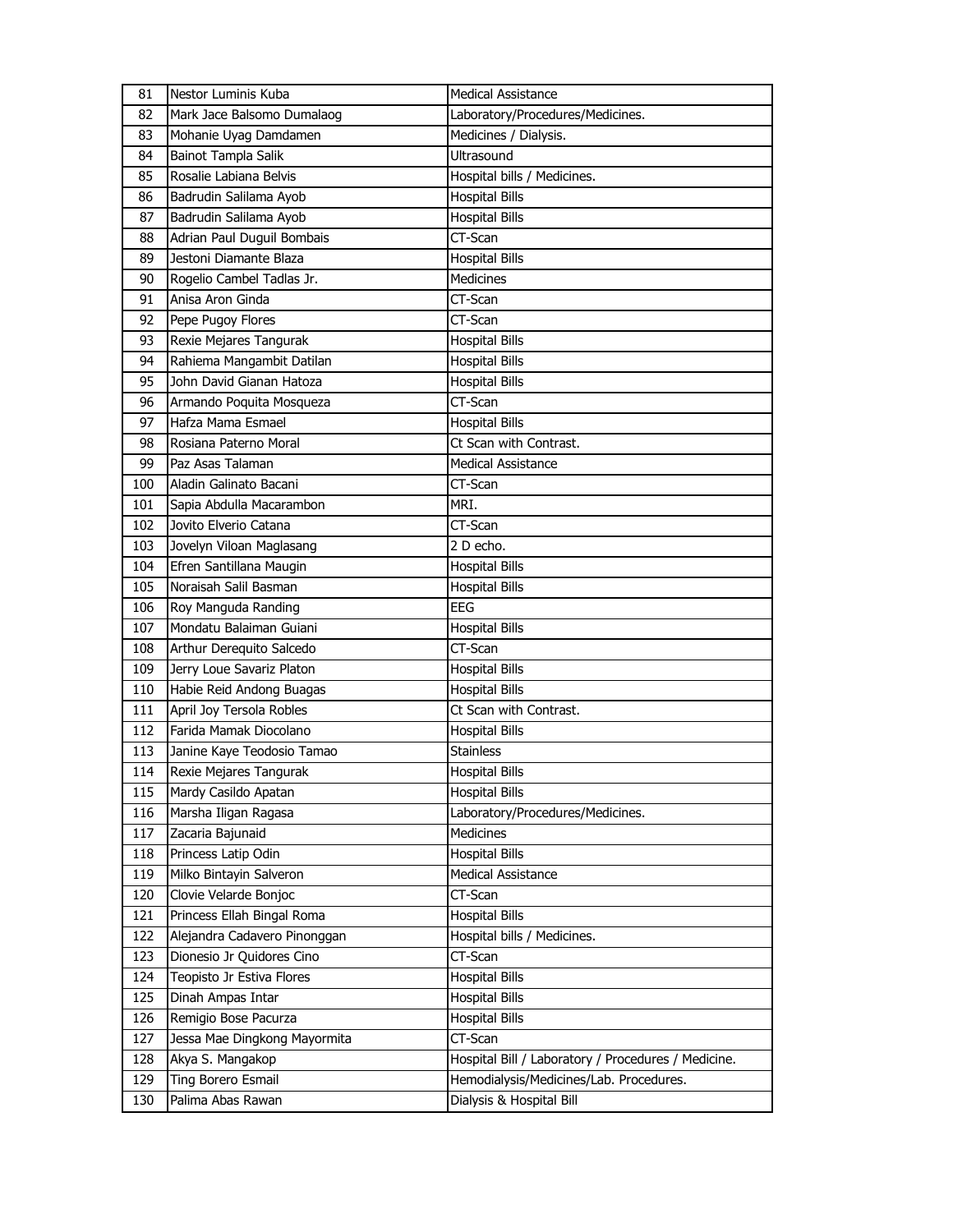| 131        | Juhaima Mabang Lumbatan                                  | Dialysis & Hospital Bill                                        |
|------------|----------------------------------------------------------|-----------------------------------------------------------------|
| 132        | Alejandro, Jr. Manos Lasola                              | <b>Hospital Bills</b>                                           |
| 133        | Nuraida Canda Edzla                                      | Ultrasound                                                      |
| 134        | <b>Ed Oracion Gepte</b>                                  | <b>Hospital Bills</b>                                           |
| 135        | Danilo Santillan Arsenio                                 | Dialysis, Dialyzer, PD Solution, Procedures, Medicines          |
|            |                                                          | &                                                               |
| 136        | Vilma Abdulrahim Abubakar                                | Laboratory<br>Laboratory Procedures.                            |
| 137        | Roselyn Pareja Valdez                                    | Dialysis, Dialyzer, PD Solution, Procedures, Medicines          |
|            |                                                          | &                                                               |
|            |                                                          | Laboratory                                                      |
| 138        | Santiago Nepamuceno Galas, Sr.                           | Dialysis, Dialyzer, PD Solution, Procedures, Medicines<br>&     |
|            |                                                          | Lahoratory                                                      |
| 139        | Genia B. Dumalaog                                        | <b>Hospital Bills</b>                                           |
| 140        | Guiamil Torres Buludan                                   | <b>Hospital Bills</b>                                           |
| 141        | John Calvin Valdez Petingco                              | <b>Hospital Bills</b>                                           |
| 142        | Leonardo M. Paba, Sr.                                    | Dialysis, Dialyzer, PD Solution, Procedures, Medicines          |
|            |                                                          | &                                                               |
| 143        | Ali Mackno                                               | Laboratory<br>Chemotheraphy/Hospital Bills/Medicines/Laboratory |
|            |                                                          | Procedures.                                                     |
| 144        | Randy Jaming EstaÑo                                      | CT-Scan                                                         |
| 145        | Estelita Naranja Seguinte                                | Dialysis, Dialyzer, PD Solution, Procedures, Medicines          |
|            |                                                          | &                                                               |
|            |                                                          | Laboratory                                                      |
| 146        | Salvacion Pelayo Del Rio                                 | <b>Hospital Bills</b>                                           |
| 147        | Oscar Hampac Adrias                                      | Dialysis, Dialyzer, PD Solution, Procedures, Medicines          |
|            |                                                          | &<br>Laboratory                                                 |
| 148        | Rex Giguiento Belonio                                    | Dialysis, Dialyzer, PD Solution, Procedures, Medicines          |
|            |                                                          | &                                                               |
| 149        | Rosalina Mayormita Caingles                              | Laboratory<br>CT-Scan                                           |
| 150        | Nathaniel Regoniel Maquilan                              | EEG                                                             |
| 151        | Rex Giguiento Belonio                                    | Dialysis, Dialyzer, PD Solution, Procedures, Medicines          |
|            |                                                          | &                                                               |
|            |                                                          | Lahoratory                                                      |
| 152<br>153 | Anisah Buat Casanguan<br>Farida Udtog Adam               | <b>Hospital Bills</b><br><b>Hospital Bills</b>                  |
| 154        | Princess Latip Odin                                      | <b>Hospital Bills</b>                                           |
| 155        | Imraja Esmael Jalali                                     | <b>Hospital Bills</b>                                           |
| 156        | Imelda Bularon Estorninos                                | 2 D echo.                                                       |
| 157        | Ahpril Kiel Torilla Ballano                              | <b>Hospital Bills</b>                                           |
| 158        | Sukarno Goles Manugkiang                                 | <b>Hospital Bills</b>                                           |
| 159        | Farida Udtog Adam                                        | <b>Hospital Bills</b>                                           |
|            | Buagas Edo Nakan                                         | <b>Hospital Bills</b>                                           |
| 160        | Santiago SereÑo Paracuelles                              |                                                                 |
| 161        |                                                          | CT-Scan                                                         |
| 162        | Jasmine Audrey Estampa Gesulga<br>Mercy Villaflor Labiao | Medical Assistance<br><b>Medical Assistance</b>                 |
| 163        |                                                          |                                                                 |
| 164<br>165 | Jaime Jumalon Maguate<br>Carla Vilo Guiamalon            | Medical Assistance<br>Medical Assistance                        |
|            |                                                          |                                                                 |
| 166        | Camayla Nieves Utto                                      | Medical Assistance                                              |
| 167        | Winda Calumba Ebo                                        | Medical Assistance                                              |
| 168        | Basilia Yusay Sarte                                      | Medical Assistance                                              |
| 169        | Mercy Villaflor Labiao                                   | Medical Assistance                                              |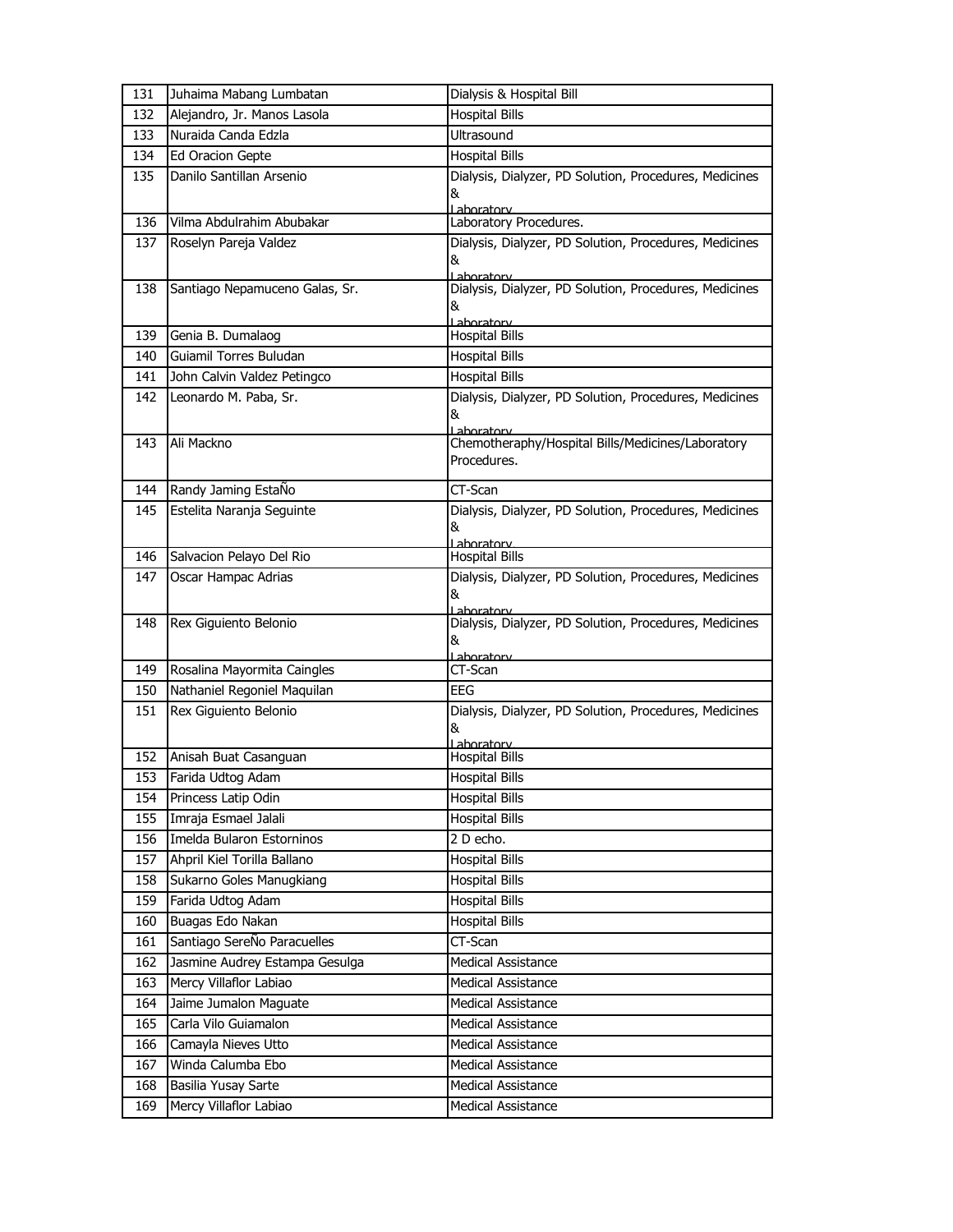| 170 | Eve Antonette Bayog Balbido    | <b>Medical Assistance</b>                                             |
|-----|--------------------------------|-----------------------------------------------------------------------|
| 171 | Asmiya Sangkad Kamid           | <b>Hospital Bills</b>                                                 |
| 172 | Celia Martin Bermudez          | <b>Hospital Bills</b>                                                 |
| 173 | Umbra Angcob Ibrahim           | <b>Medical Assistance</b>                                             |
| 174 | Latipa Bantilan Naguib         | <b>Hospital Bills</b>                                                 |
| 175 | Sean Gabriel Cantero Cajiben   | <b>EEG</b>                                                            |
| 176 | Murandak Tapa Abdulrahman      | <b>Hospital Bills</b>                                                 |
| 177 | Lorena Rellon Calledo          | 2 D echo.                                                             |
| 178 | Agustina Acla Udtohan          | Laboratory/Procedures/Medicines.                                      |
| 179 | Alex Peroy Tayco               | CT-Scan                                                               |
| 180 | Renato Odani Bernalde          | CT-Scan                                                               |
| 181 | Michael Satol Mandal           | Dialysis, Dialyzer, PD Solution, Procedures, Medicines                |
|     |                                | &                                                                     |
| 182 | Pedro Jr. Tapang Caka          | Laboratory<br>Dialysis, Dialyzer, PD Solution, Procedures, Medicines  |
|     |                                | &                                                                     |
|     |                                | Lahoratory                                                            |
| 183 | Jacqueline Mustal Lagunday     | Dialysis, Dialyzer, PD Solution, Procedures, Medicines                |
|     |                                | &<br>Laboratory                                                       |
| 184 | Bai Suhaima Ebrahim            | Dialysis, Dialyzer, PD Solution, Procedures, Medicines                |
|     |                                | &                                                                     |
| 185 | Ting Borero Esmail             | I aboratory<br>Dialysis, Dialyzer, PD Solution, Procedures, Medicines |
|     |                                | &                                                                     |
|     |                                | Laboratory                                                            |
| 186 | Elias Tisca Sorongon           | <b>Hospital Bills</b>                                                 |
| 187 | Nieva Bueno Mosquera           | MRI.                                                                  |
| 188 | Jannahbill Valenzuela Castillo | <b>Biopsy</b>                                                         |
| 189 | Krizzia Alfonso Saban          | <b>Hospital Bills</b>                                                 |
| 190 | Tuhami Diagone Anso            | <b>Hospital Bills</b>                                                 |
| 191 | Eddie Sr. Alorde Celestial     | CT-Scan                                                               |
| 192 | Anisah Buat Casanguan          | Hospital Bill / Laboratory / Procedures / Medicine.                   |
| 193 | John Irving Catalan Mangulamas | Hospital bills.                                                       |
| 194 | Aga Racman Salik               | <b>Hospital Bills</b>                                                 |
| 195 | Gemma Navarette Balatero       | Laboratory/Procedures/Medicines.                                      |
| 196 | Misba Benito Amal              | CT-Scan                                                               |
| 197 | Jocelyn Apostol Benenoso       | <b>Hospital Bills</b>                                                 |
| 198 | Jhyryck Vhynz Estampa Romaldon | Laboratory Procedures.                                                |
| 199 | Jztynn Frytz Estampa Romaldon  | Laboratory Procedures                                                 |
| 200 | Nadtilo Omar Tiago             | <b>Hospital Bills</b>                                                 |
| 201 | Riko Porras Andil              | <b>Hospital Bills</b>                                                 |
| 202 | Ruth Castillo Ocharon          | CT Stonogram                                                          |
| 203 | Fe Mendoza Imperial            | Hemodialysis/Medicines/Lab. Procedures.                               |
| 204 | Zyron Keith Tacpan Severo      | <b>Hospital Bills</b>                                                 |
| 205 | Zyron Keith Tacpan Severo      | <b>Hospital Bills</b>                                                 |
| 206 | John Calvin Valdez Petingco    | <b>Hospital Bills</b>                                                 |
| 207 | Vicente Sr. Dela Cruz Tabujara | CT-Scan                                                               |
| 208 | Julian Cayacap Manico          | <b>Hospital Bills</b>                                                 |
| 209 | Alfonso Espartero Demetrio     | Ct Scan with Contrast.                                                |
| 210 | Feliciano Carrasco Papa, Jr.   | <b>Hospital Bills</b>                                                 |
| 211 | Shahroze Aqeelah Akmad Esmael  | <b>Hospital Bills</b>                                                 |
| 212 | Odin Macapintal Panma          | CT-Scan                                                               |
| 213 | Shahroze Aqeelah Akmad Esmael  | Hospital bills / Medicines.                                           |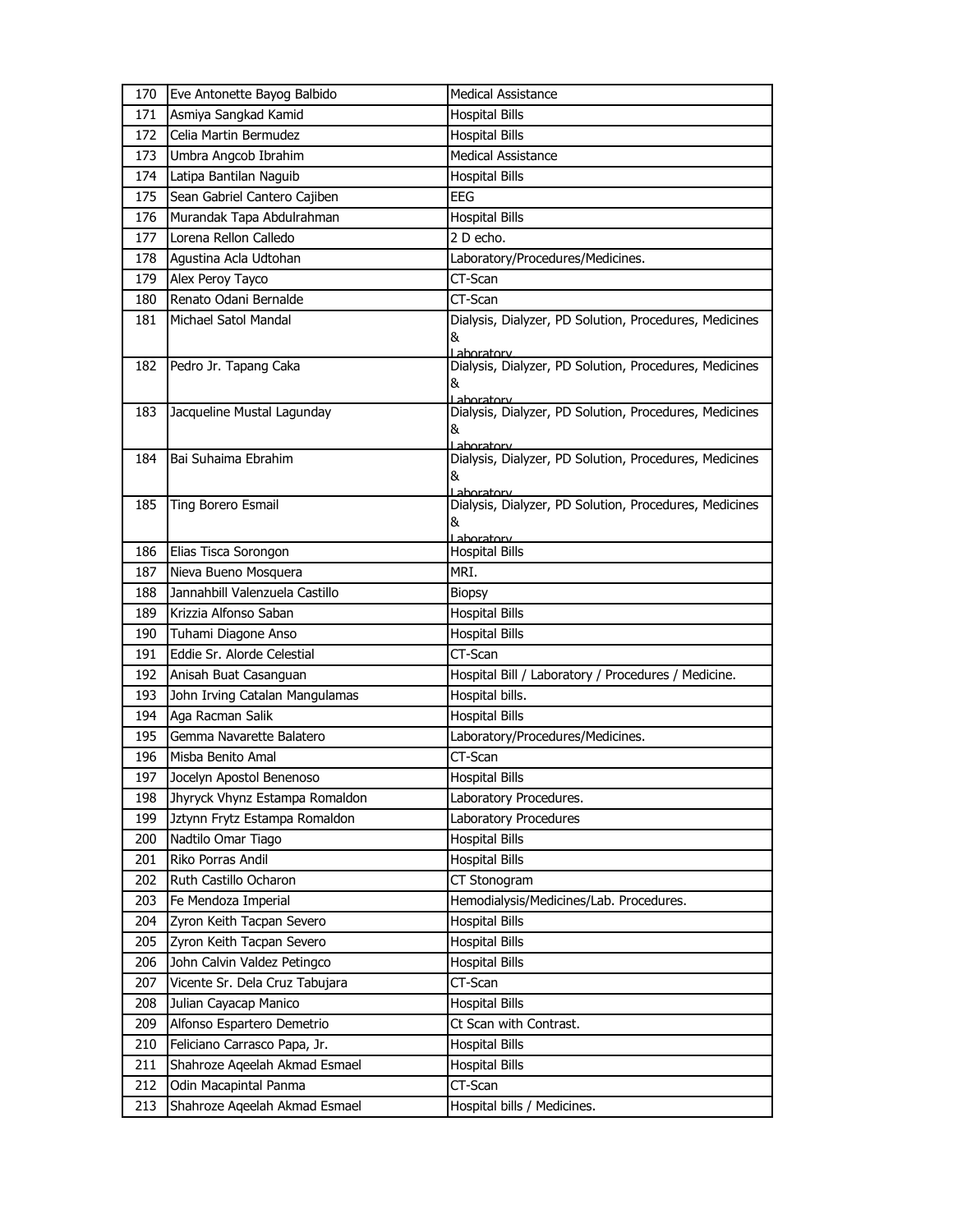|     | 214 Palaguyan Mustapha Musaif Vaseem | Hospital Bill / Laboratory / Procedures / Medicine. |
|-----|--------------------------------------|-----------------------------------------------------|
|     | 215 Palaguyan Mustapha Musaif Vaseem | Hospital Bill / Laboratory / Procedures / Medicine. |
| 216 | Palaguyan Mustapha Musaif Vaseem     | Hospital Bill / Laboratory / Procedures / Medicine. |
| 217 | Palaguyan Mustapha Musaif Vaseem     | Consigned Medicines                                 |
| 218 | Zyann Joyce Buenavista Doromal       | CT-Scan                                             |
| 219 | Sarah Makakua Mohammad               | Hospital bills / Medicines.                         |
|     | — <u>. . n</u> 210                   |                                                     |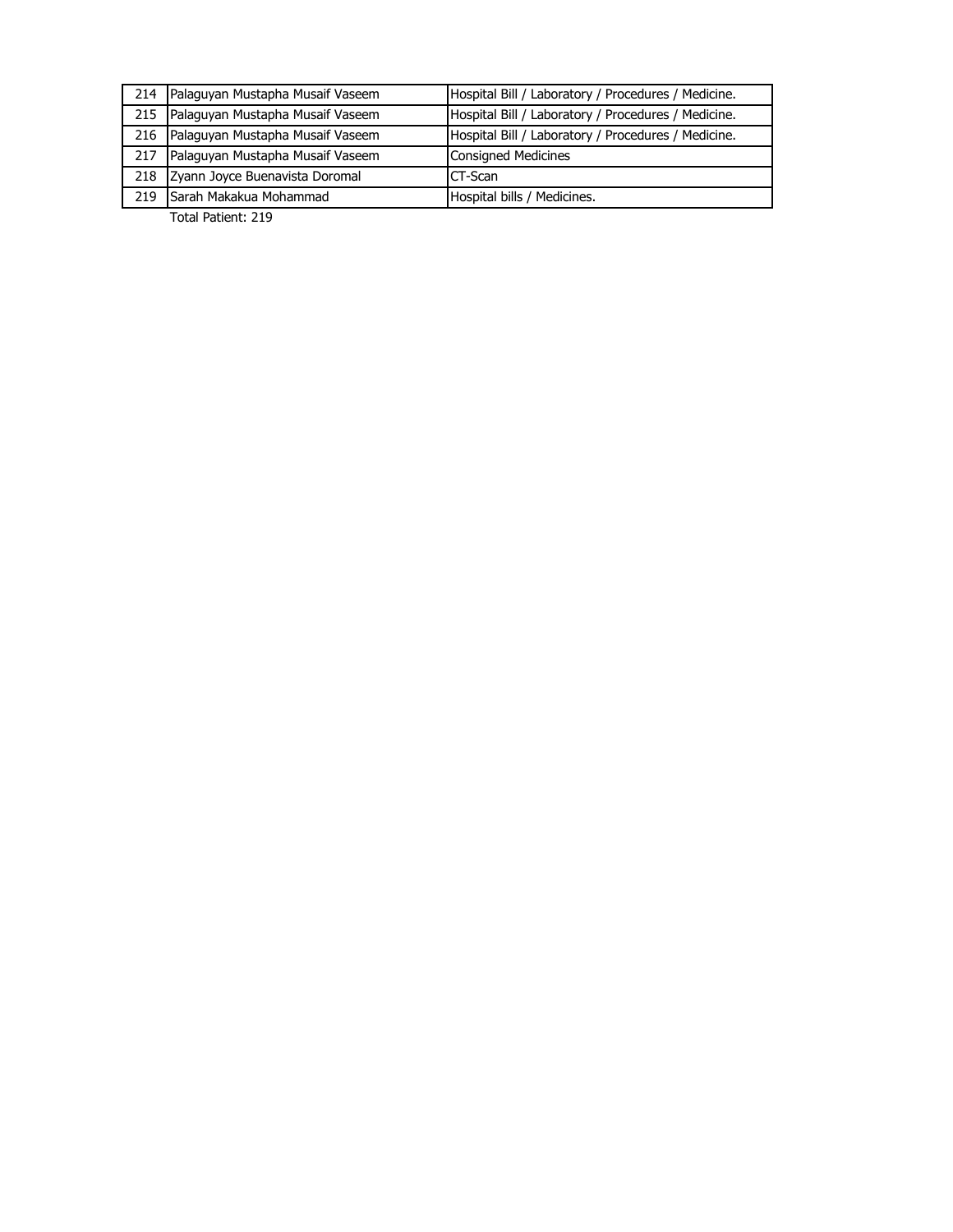

#### COTABATO REGIONAL AND MEDICAL CENTER

For the month of March year 2020

| No # | <b>Name of Patient</b>                     | Assistance                                                                |
|------|--------------------------------------------|---------------------------------------------------------------------------|
| 1    | Naif Loyd Tugan Amilon                     | Hospital bills / Medicines.                                               |
| 2    | Naif Loyd Tugan Amilon                     | Hospital bills / Medicines.                                               |
| 3    | Abraham Sinsuat                            | Hospital Bill / Laboratory / Procedures / Medicine.                       |
| 4    | Mama Amigos Sanduyugan                     | CT-Scan                                                                   |
| 5    | Marina Osman Sarait                        | Ct Scan with Contrast.                                                    |
| 6    | Marina Osman Sarait                        | Ct Scan with Contrast.                                                    |
| 7    | Muslima Anong Marandacan                   | <b>Medicines</b>                                                          |
| 8    | Abraham Sinsuat                            | Hospital Bill / Laboratory / Procedures / Medicine.                       |
| 9    | Melchor Aguilon Morata                     | Hospital bills / Medicines.                                               |
| 10   | Yannah Jane Valdez Delariarte              | <b>Hospital Bills</b>                                                     |
| 11   | Marites Vintolero Vilbestre                | CT-Scan                                                                   |
| 12   | Zyriel Shane Mediodia Librando             | MRI.                                                                      |
| 13   | Danilo Sarmiento Esquejo                   | X-Ray                                                                     |
| 14   | Norma Mopac Midtimbang                     | <b>Hospital Bills</b>                                                     |
| 15   | Suaib Abubakar                             | Laboratory/Procedures/Medicines.                                          |
| 16   | Denielle Red Ferolino Agan                 | <b>Hospital Bills</b>                                                     |
| 17   | Orlando Bombeo Gapay                       | CT-Scan                                                                   |
| 18   | Feliciano Papa Jr.                         | Hospital Bill / Laboratory / Procedures / Medicine.                       |
| 19   | Ting Borero Esmail                         | Medical Assistance.                                                       |
| 20   | Faith Cainila Bautista                     | Medical Assistance.                                                       |
| 21   | Roneilito Yusalan Supnet                   | <b>Medical Assistance</b>                                                 |
| 22   | Bai Bashmallah Amarrah Panalunsong Pandita | Medical Assistance                                                        |
| 23   | Noria Kantar Amirol                        | <b>Medical Assistance</b>                                                 |
| 24   | Vellie Dipangampong Meditar                | <b>Medical Assistance</b>                                                 |
| 25   | John Irving Catalan Mangulamas             | Medical Assistance.                                                       |
| 26   | Lorna Millares Romaldon                    | <b>Medical Assistance</b>                                                 |
| 27   | Zacaria Lasudi Unos                        | Medical Assistance.                                                       |
| 28   | John Irving Catalan Mangulamas             | Medical Assistance                                                        |
| 29   | Pemraida Pakan Andoy                       | <b>Medical Assistance</b>                                                 |
| 30   | Omar Jory Opinion Karim                    | Laboratory/Procedures/Medicines.                                          |
| 31   | Ishak Ampatuan Jr.                         | Hospital Bill / Laboratory / Procedures / Medicine.                       |
| 32   | Noraida B. Ampatuan                        | Laboratory/Procedures/Medicines.                                          |
| 33   | Pedro Cabrera                              | Hospital Bill / Laboratory / Procedures / Medicine.                       |
| 34   | Sarapia Silongan Guimba                    | CT-SCAN/MEDICINES                                                         |
| 35   | Mamadali Husain Lakman                     | Dialysis, Dialyzer, PD Solution, Procedures, Medicines<br>&<br>Laboratory |
| 36   | Jacqueline Mustal Lagunday                 | Dialysis, Dialyzer, PD Solution, Procedures, Medicines<br>&<br>Laboratory |
| 37   | Rex Giguiento Belonio                      | Hospital bills.                                                           |
| 38   | Samina Engcang                             | Hospital bills.                                                           |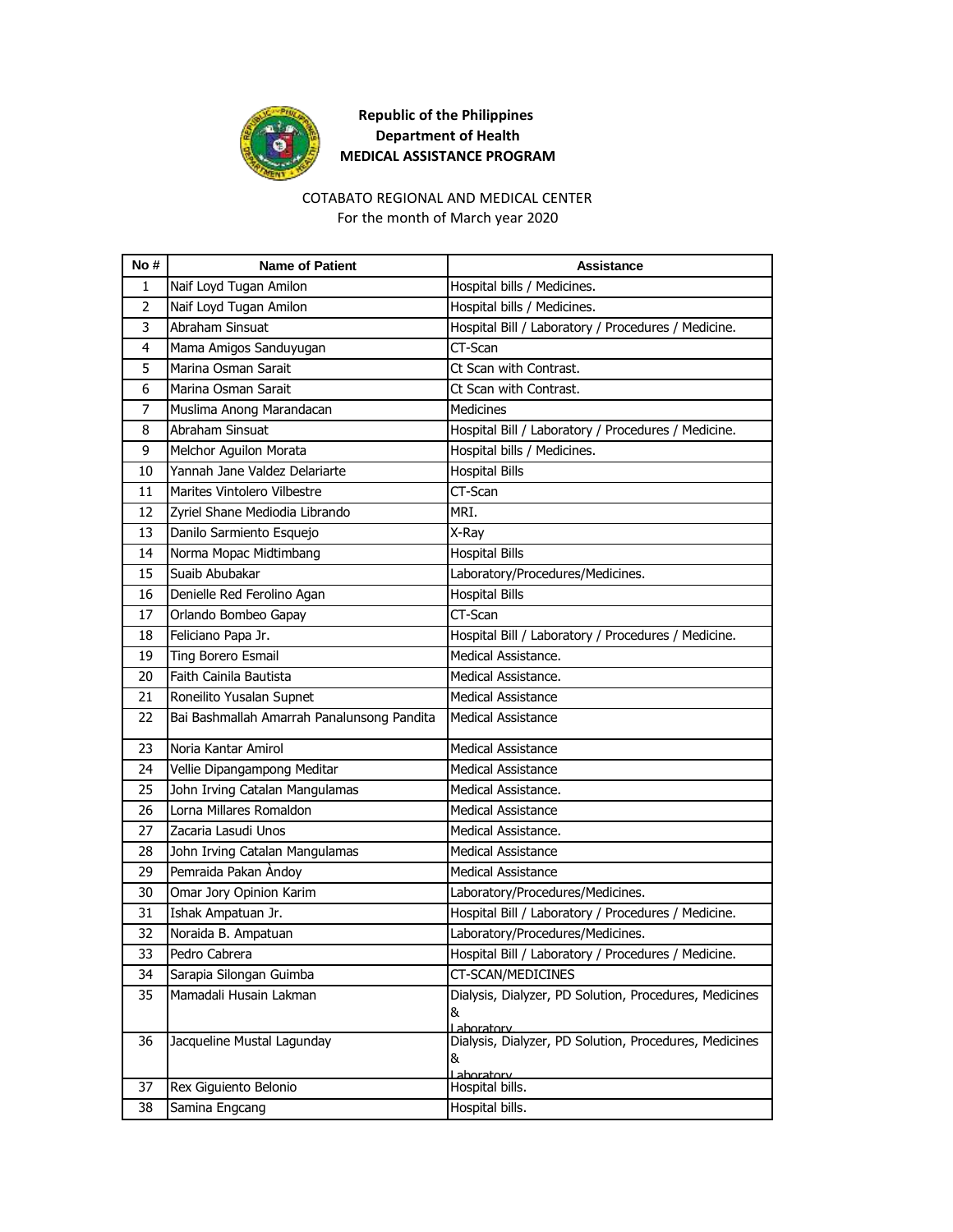| 39 | Michael Rumangccap Langido                        | Hospital bills.                                           |
|----|---------------------------------------------------|-----------------------------------------------------------|
| 40 | Comemoracion Boquia Amper                         | Laboratory/Procedures/Medicines.                          |
| 41 | Jose Esparar                                      | Laboratory/Procedures/Medicines.                          |
| 42 | Bai Suhaima Sangki Ebrahim                        | Medicines / Dialysis.                                     |
| 43 | Yhosef Abubakar Akmad                             | <b>Hospital Bills</b>                                     |
| 44 | Abdul Laguindab Zailon                            | <b>Hospital Bills</b>                                     |
| 45 | Zia Gwyneth Torremocha                            | CT-Scan                                                   |
| 46 | Virgilio Acruz Bayon                              | <b>Hospital Bills</b>                                     |
| 47 | Tyrone Jay Candolada Oracoy                       | 2D-Echo / Medicines                                       |
| 48 | Marilou Bayog Roquero                             | CT-Scan                                                   |
| 49 | Bai Yousrah Canoy Ali                             | <b>Hospital Bills</b>                                     |
| 50 | Guiaman Kamad Meriam                              | Hospital bills / Medicines.                               |
| 51 | Sarmiento B. Alioden                              | Hospital Bill / Laboratory / Procedures / Medicine.       |
| 52 | Farida S. Macabangon                              | Hospital Bill / Laboratory / Procedures / Medicine.       |
| 53 | Racma Cabo Simang                                 | Hospital Bill / Laboratory / Procedures / Medicine.       |
| 54 | Rogen Macalos Estrada                             | CT-Scan                                                   |
| 55 | Nestor Macalangcom                                | Hospital bills / Medicines.                               |
| 56 | Abul Zinayanan Ronda                              | Hospital bills / Medicines.                               |
| 57 | Vilma Cantomayor Calawigan                        | Medicines                                                 |
| 58 | Theng Lamalan Salipada                            | <b>Hospital Bills</b>                                     |
| 59 | Abdul Raffi Beding Matabalao                      | <b>Hospital Bills</b>                                     |
| 60 | Norhana Edsla Kasan                               | <b>Hospital Bills</b>                                     |
| 61 | Bb. Girl Lamalan Salik                            | <b>Hospital Bills</b>                                     |
| 62 | Saiba Mandacawan Salicula                         | <b>Hospital Bills</b>                                     |
| 63 | Odin Latip Princess                               | <b>Hospital Bills</b>                                     |
|    |                                                   |                                                           |
| 64 | Luminog Versala Amander                           | <b>Medicines</b>                                          |
| 65 | Taha Baraguir Ramber                              | <b>Hospital Bills</b>                                     |
| 66 | Alhaidin Aguil Adil                               | Medicines                                                 |
| 67 | Mila Centeno Poquita                              |                                                           |
| 68 | Kabunsuan Kusain Datucali                         | Laboratory/Procedures/Medicines.<br>X-RAY.                |
| 69 | Harold Vilo Bayani                                | <b>Hospital Bills</b>                                     |
| 70 |                                                   | X-Ray                                                     |
| 71 | Amir Adnin Galansang Guiabar                      |                                                           |
| 72 | Siriel Ambai Mupak<br>Ahyana Rhu Wahalon Datukaka | <b>Hospital Bills</b><br><b>Hospital Bills</b>            |
| 73 | Monida Fierose Lim Rigaro                         | Laboratory/Procedures/Medicines.                          |
| 74 | Haira Sanduguyan Hasim                            | X-Ray                                                     |
| 75 | Danilo Yuntong Bucol                              | Ultrasound                                                |
| 76 | Shahab Guiabar Ahmad                              | <b>Hospital Bills</b>                                     |
| 77 |                                                   | <b>Hospital Bills</b>                                     |
| 78 | Edteg Ebrahim Ampatuan<br>Maher Dimalen Acob      | <b>Hospital Bills</b>                                     |
| 79 |                                                   | <b>Hospital Bills</b>                                     |
| 80 | Dylene Arcales Silvano<br>Karyl Ann Pingcas Agbas | CT-Scan                                                   |
| 81 | Zenaida Medes Librado                             | CT-Scan                                                   |
| 82 | Princess Latip Odin                               | <b>Hospital Bills</b>                                     |
| 83 | Lakim Dalandas Tapa                               | <b>Hospital Bills</b>                                     |
| 84 | Baiking Gani Elias                                |                                                           |
| 85 | Leopoldo Jr. Ramos Lawa                           | Laboratory Procedures<br>Laboratory/Procedures/Medicines. |
| 86 | Sharihana Guerra Sali                             | Hospital Bill / Laboratory / Procedures / Medicine.       |
| 87 | Hairan Bisaya Ayunan                              | Medical Assistance                                        |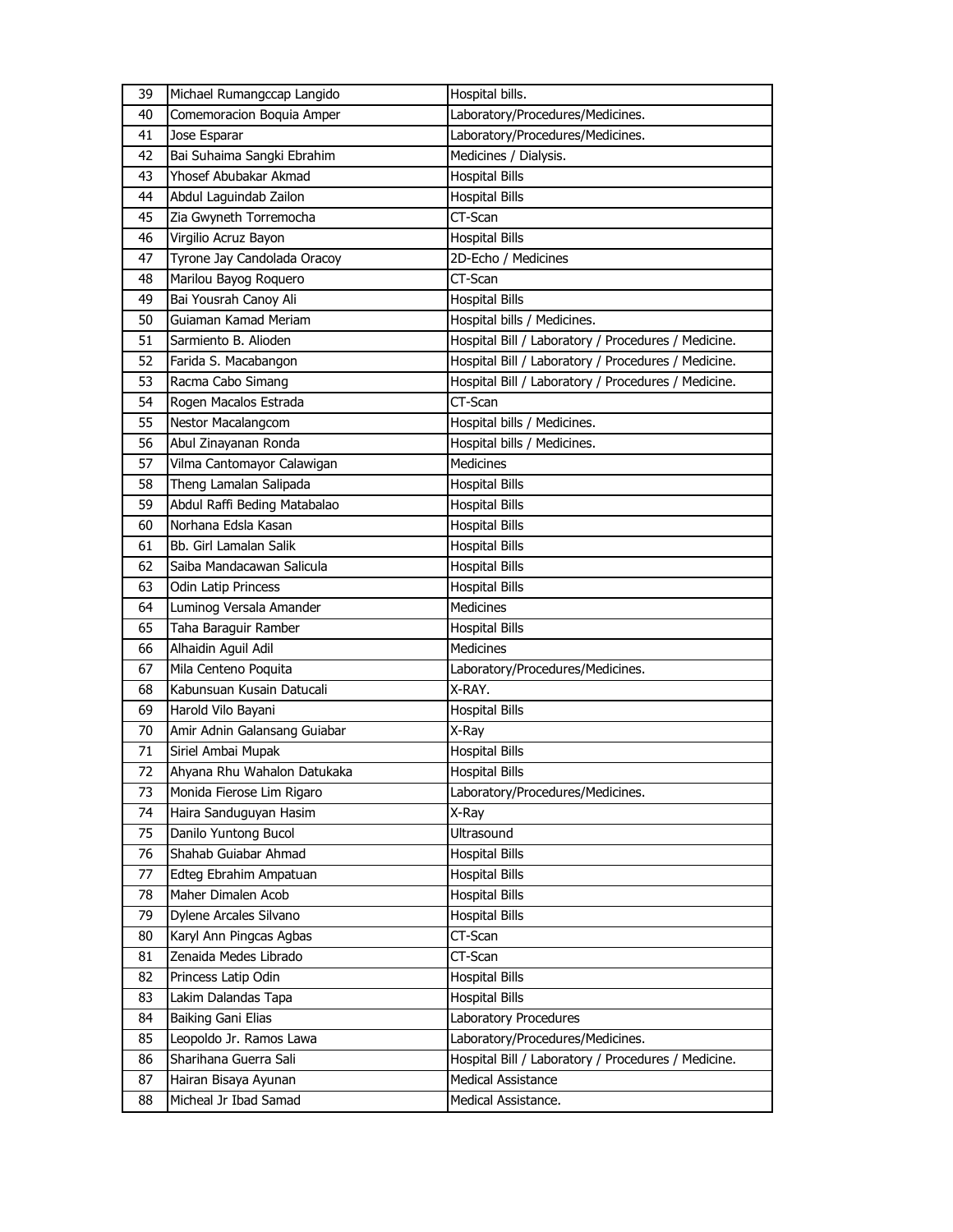| 89  | Michael Villarba Sulayman          | <b>Medical Assistance</b>                              |
|-----|------------------------------------|--------------------------------------------------------|
| 90  | Teodoro Serencio Lastimoso         | <b>Hospital Bills</b>                                  |
| 91  | Hashim Sta. Maria Sabdula          | <b>Hospital Bills</b>                                  |
| 92  | Abdul-bari Datumanong Omar         | X-Ray                                                  |
| 93  | Dante Bidoya Samson                | <b>Hospital Bills</b>                                  |
| 94  | Sapia Sadar Datubaklayan           | <b>Hospital Bills</b>                                  |
| 95  | Zunaira Balapa Indong              | <b>Hospital Bills</b>                                  |
| 96  | Norhaima Melikon Kamenza           | Laboratory/Procedures/Medicines.                       |
| 97  | Hasim Zacaria Racman               | <b>Hospital Bills</b>                                  |
| 98  | Samir Monte Lagasan                | <b>Hospital Bills</b>                                  |
| 99  | Zaria Mama Lauban                  | <b>Hospital Bills</b>                                  |
| 100 | Rohaina Mohamad Angkay             | <b>Hospital Bills</b>                                  |
| 101 | Norhamin Bandon Lakman             | Laboratory/Procedures/Medicines.                       |
| 102 | Baisendig Guimba Dilangalen        | Laboratory/Procedures/Medicines.                       |
| 103 | Myrna Marquez Sebastian            | Hospital bills / Medicines.                            |
| 104 | Valdez BulaqueÑa Maria Lea         | Hospital bills / Medicines.                            |
| 105 | Shaima Abdullah Hasim              | Hospital bills / Medicines.                            |
| 106 | Norania Gordia Angintaopan.        | Hospital bills / Medicines.                            |
| 107 | Kamia Abang Makadatu               | Hospital bills / Medicines.                            |
| 108 | Bailo Watamama Kumpi               | CT-Scan                                                |
| 109 | Yolieven Bonggoyan Lanceta         | Laboratory/Procedures/Medicines.                       |
| 110 | Alllen Siang Angeles               | Hospital bills / Medicines.                            |
| 111 | Francisco Baroy Lumactod           | Hospital bills / Medicines.                            |
| 112 | Michael Jomantic Erlano            | Hospital bills / Medicines.                            |
| 113 | Laylanie Tambara Sedec             | Ultrasound / Mammography                               |
| 114 | Hasim Empao Guiapar                | CT-Scan                                                |
| 115 | Macapando Macarandas Orantao       | Hospital bills / Medicines.                            |
| 116 | Jorie Coquingan Bosque             | <b>Hospital Bills</b>                                  |
| 117 | Evangeline Valencia Gampong        | Hospital bills / Medicines.                            |
| 118 | Eduardo R. Manzano                 | <b>Hospital Bills</b>                                  |
| 119 | Eduardo R. Manzano                 | <b>Hospital Bills</b>                                  |
| 120 | Jemuel Maguad Duque                | <b>Hospital Bills</b>                                  |
| 121 | Valentino Gonzales Reyes           | Dialysis, Dialyzer, PD Solution, Procedures, Medicines |
|     |                                    | &                                                      |
| 122 | Rex Giguiento Belonio              | Laboratory<br><b>Hospital Bills</b>                    |
| 123 | Arsenio Candelanza Aragon          | Hospital Bill / Laboratory / Procedures / Medicine.    |
| 124 | Salik Abdullah Mendoza             | <b>Hospital Bills</b>                                  |
| 125 | Monerah Salik Butucan              | Hospital bills / Medicines.                            |
| 126 | Muammar Yunnus Disomangcop Sundang | <b>Hospital Bills</b>                                  |
| 127 | Jeanelyn Del Rosario Rabang        | Laboratory/Procedures/Medicines.                       |
| 128 | Adziz Abusama Guimba               | Hospital bills / Medicines.                            |
| 129 | Pulquerio Villaverde Capundag Jr.  | Hospital Bills / Medicines                             |
| 130 | Kristine Caballero Bucat           | Hospital bills / Medicines.                            |
| 131 | Suweb Guiahal Malambeg             | Hospital bills / Medicines.                            |
| 132 | Konga Jr. Ebus Uy                  | Hospital bills / Medicines.                            |
| 133 | Acmad Makakua Alipolo              | Hospital bills / Medicines.                            |
| 134 | Alex Peroy Tayco                   | Hospital bills / Medicines.                            |
| 135 | Moklisa Kasan Tanggo               | Hospital bills / Medicines.                            |
| 136 | Jeffrey Cheng Bedes                | Hospital bills / Medicines.                            |
| 137 | Alyassar Bato Taha                 | Hospital bills / Medicines.                            |
|     |                                    |                                                        |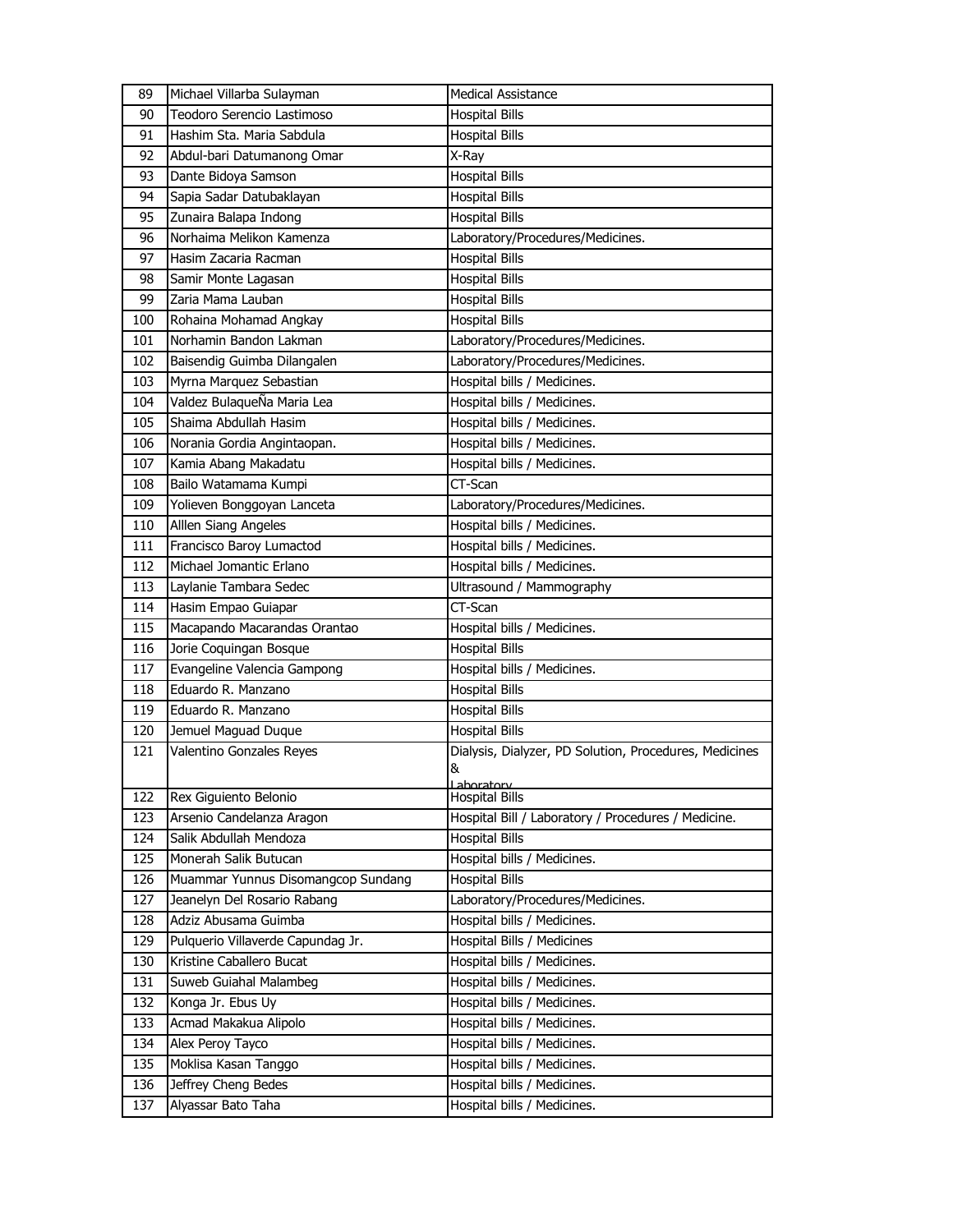| 138        | Nawaff Mangelen Ibrahim                              | Hospital bills / Medicines.                                                                                |
|------------|------------------------------------------------------|------------------------------------------------------------------------------------------------------------|
| 139        | Paola Sahari Macadag-um                              | Hospital bills / Medicines.                                                                                |
| 140        | Sherra Joice Apit Casamayor                          | Hospital bills / Medicines.                                                                                |
| 141        | Carlito Gabo Barcelona                               | Hospital bills / Medicines.                                                                                |
| 142        | Makalay Sangkad Buayan                               | Xray/ECG                                                                                                   |
| 143        | Jasmin Pamaloy Oden                                  | Hospital bills / Medicines.                                                                                |
| 144        | Jamel Inidal Macalawan                               | Hospital bills / Medicines.                                                                                |
| 145        | Elena Castillon Serenuela                            | Hospital bills / Medicines.                                                                                |
| 146        | Abubakar Kima Malba                                  | Laboratory Procedure / CT-Scan                                                                             |
| 147        | Reniel Jorolan Econg                                 | CT-Scan                                                                                                    |
| 148        | Michael Bautista Serenuela                           | Hospital bills / Medicines.                                                                                |
| 149        | Christopher George Cabanesas Tocao                   | Hospital Bills / Medicines                                                                                 |
| 150        | Ma. Cristina Lorenzo Bayo                            | Hospital bills / Medicines.                                                                                |
| 151        | Joy Mary Ann Oric Yuson                              | Dialysis & Hospital Bill                                                                                   |
| 152        | Albaiya Saidulla Asnol                               | Hospital bills / Medicines.                                                                                |
| 153        | Teresa Fernandez Abellon                             | Hospital bills / Medicines.                                                                                |
| 154        | Sunshine Ado Mosambilan                              | Hospital bills / Medicines.                                                                                |
| 155        | Bb. Boy Baraguir Panda                               | Hospital bills / Medicines.                                                                                |
| 156        | Amin Abdullah Andang                                 | Hospital bills / Medicines.                                                                                |
| 157        | Cristine Beliganio Vergara                           | Hospital bills / Medicines.                                                                                |
| 158        | Jerry Caang Manderico Sr.                            | Hospital bills / Medicines.                                                                                |
| 159        | Manan Cosain Macarandas                              | Hospital bills / Medicines.                                                                                |
| 160        | Zoila Bago Adpong                                    | Hospital bills / Medicines.                                                                                |
| 161        | Maarouf Asghar Tayuan Malaguiok                      | Hospital bills / Medicines.                                                                                |
| 162        | Lovely Masacal                                       | Hospital bills / Medicines.                                                                                |
| 163        | Jicelle Goneda Behoc                                 | Laboratory Procedures                                                                                      |
|            |                                                      |                                                                                                            |
| 164        |                                                      |                                                                                                            |
| 165        | Ma. Teresa Pioquinto Tan<br>Abdulracman Arab Bundola | Laboratory/Procedures/Medicines.                                                                           |
|            |                                                      | Hospital bills / Medicines.                                                                                |
| 166        | Khinette Jay Catahum Capilitan                       | Hospital bills / Medicines.                                                                                |
| 167<br>168 | Billy Ebo Cayena                                     | Hospital bills / Medicines.                                                                                |
| 169        | Bb. Boy Indong Patra                                 | Hospital bills / Medicines.                                                                                |
|            | Abobakar Sakal Ampatuan                              | Hospital bills / Medicines.                                                                                |
| 170<br>171 | Majatir Macmod Biruar<br>Yusef Amilon Balilia        | Hospital bills / Medicines.                                                                                |
|            |                                                      | Hospital bills / Medicines.                                                                                |
| 172        | Shamrudin Endar Adil                                 | Laboratory/Procedures/Medicines.<br>Hospital bills / Medicines.                                            |
| 173        | Ibrahim Pulayagan Adat                               |                                                                                                            |
| 174        | Zubaika Mamintal Kabagani                            | Medicines                                                                                                  |
| 175        | Rafael Telmo Gordo<br>Baidido Masla Esmael           | Medicines                                                                                                  |
| 176        |                                                      | Hospital bills / Medicines.<br>Hospital bills / Medicines.                                                 |
| 177        | Bayan Gampong Angkay                                 |                                                                                                            |
| 178        | Samira Malik Puti                                    | Hospital bills / Medicines.                                                                                |
| 179<br>180 | Samira Malik Puti<br>Bai Zaydee Edzla Omar           | Hospital bills / Medicines.<br>Hospital bills / Medicines.                                                 |
|            | Datuhail Amerol Salik                                |                                                                                                            |
| 181        |                                                      | Hospital bills / Medicines.                                                                                |
| 182<br>183 | Noe Escritor Moya                                    | <b>Hospital Bills</b>                                                                                      |
|            | Mishba Ali Dearos                                    | Hospital Bill / Laboratory / Procedures / Medicine.                                                        |
| 184        | Donnie Mari Baughman Cajuda                          | Hospital Bill / Laboratory / Procedures / Medicine.                                                        |
| 185        | Benjie Astang Wong                                   | Hospital Bill / Laboratory / Procedures / Medicine.                                                        |
| 186<br>187 | Benjie Astang Wong<br>Consuelo Paracha Lopez         | Hospital Bill / Laboratory / Procedures / Medicine.<br>Hospital Bill / Laboratory / Procedures / Medicine. |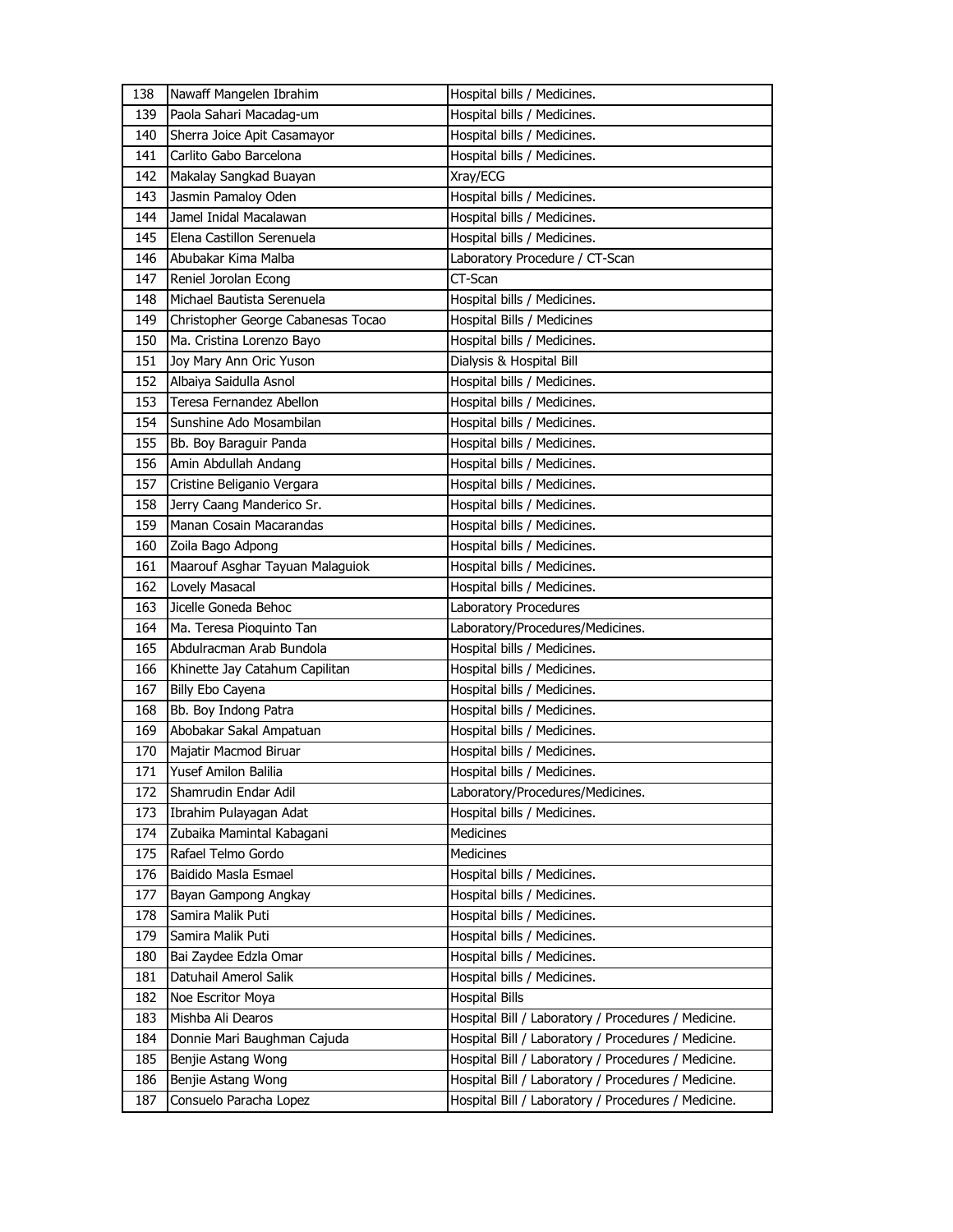| 188        | Malaida Salindal Adi                                          | Hospital Bill / Laboratory / Procedures / Medicine.                          |
|------------|---------------------------------------------------------------|------------------------------------------------------------------------------|
| 189        | Emelda Mocatil Uga                                            | Hospital Bill / Laboratory / Procedures / Medicine.                          |
| 190        | Norhana Salik Sarat                                           | Hospital Bill / Laboratory / Procedures / Medicine.                          |
| 191        | Tarhana Mabandes Aragasi                                      | Hospital Bill / Laboratory / Procedures / Medicine.                          |
| 192        | Mardy Casildo Apatan                                          | Ct Scan with Contrast.                                                       |
| 193        | Ashlima Millona Ramla                                         | <b>Hospital Bills</b>                                                        |
| 194        | <b>Issah Tadlan Sinsuat</b>                                   | Hospital bills / Medicines.                                                  |
| 195        | Sheena Olpoc Cabrillos                                        | Hospital bills / Medicines.                                                  |
| 196        | Vanessa Sangkigay Enoc                                        | Hospital Bill / Laboratory / Procedures / Medicine.                          |
| 197        | Ashlima Millona Randa                                         | Hospital Bill / Laboratory / Procedures / Medicine.                          |
| 198        | Arsad Taha Gani                                               | <b>Hospital Bills</b>                                                        |
| 199        | Orlando Jalos Manrique                                        | <b>Hospital Bills</b>                                                        |
| 200        | Vivencio Velez Monteroso                                      | <b>Hospital Bills</b>                                                        |
| 201        | Thong Buka Bodi                                               | <b>Hospital Bills</b>                                                        |
| 202        | Emelda Mocatil Uga                                            | <b>Medicines</b>                                                             |
| 203        | Myiesha Kalim Kenis                                           | Medicines                                                                    |
| 204        | Bb.girl Mangulamas Mayadtog                                   | <b>Hospital Bills</b>                                                        |
| 205        | <b>Ethaniel Montealto Mandalbos</b>                           | <b>Hospital Bills</b>                                                        |
| 206        | Arab Bider Wali                                               | Laboratory/Procedures/Medicines.                                             |
| 207        | Daniel Antipuesto Depalan                                     | Hospital Bill / Laboratory / Procedures / Medicine.                          |
| 208        | Fausto Matas Guerrero, Jr.                                    | Hospital Bill / Laboratory / Procedures / Medicine.                          |
| 209        | Bhrits Jiel Suasola Ebuetada                                  | Hospital Bill / Laboratory / Procedures / Medicine.                          |
| 210        | Dominic Dimas Jabillo                                         | <b>Hospital Bills</b>                                                        |
| 211        | Vellie Dipangampong Meditar                                   | Hospital Bills                                                               |
| 212        | Eddie Sr., Alorde Celestial                                   | Hospital bills / Medicines.                                                  |
|            |                                                               |                                                                              |
| 213        |                                                               |                                                                              |
|            | <b>Ethaniel Montealto Mandalbos</b>                           | Hospital bills / Medicines.                                                  |
| 214<br>215 | Mercy Villaflor Labiao                                        | Hemodialysis/Medicines/Lab. Procedures.                                      |
|            | Caridad Angot Salac                                           | Laboratory Procedures.                                                       |
| 216        | Mario Carlos Yumol                                            | <b>Hospital Bills</b>                                                        |
| 217        | Evelien Pahila Dequinco<br>David Du Shurafa                   | Laboratory Procedure / CT-Scan<br>Medical Assistance.                        |
| 218        |                                                               |                                                                              |
| 219<br>220 | Datu Shajal Arvin Nanding Sumagka<br>Abdul Jalil Kari Kudarat | Medical Assistance.                                                          |
| 221        | <b>Bainot Esmael</b>                                          | DIALYSIS/HOSPITAL BILLS                                                      |
| 222        |                                                               | DIALYSIS/HOSPITAL BILLS<br>Laboratory/Procedures/Medicines.                  |
| 223        | Dandoy Diocolano<br>Eduardo R. Manzano                        | DIALYSIS/HOSPITAL BILLS                                                      |
|            | Farhan Talusan                                                |                                                                              |
| 224<br>225 |                                                               | Hospital bills.                                                              |
| 226        | Ryan Lerios Catiwalaan<br>Lilibeth Ruel Aguilar               | Hospital Bill / Laboratory / Procedures / Medicine.<br><b>Hospital Bills</b> |
| 227        | Anthony John Biruar Martinez                                  | <b>Hospital Bills</b>                                                        |
| 228        |                                                               |                                                                              |
|            | Sor Sapar Ali                                                 | <b>Hospital Bills</b>                                                        |
| 229        | Tita Lakiman Ungka<br>Norodin Adzal Lukes                     | <b>Hospital Bills</b>                                                        |
| 230        |                                                               | <b>Hospital Bills</b>                                                        |
| 231        | Abdul Omar Kagui Alimudin                                     | <b>Hospital Bills</b>                                                        |
| 232        | Abdullah Guiamadel Talampid                                   | Medicines                                                                    |
| 233        | Hasmin Manigkad Buisan                                        | Medicines                                                                    |
| 234        | Hafiz Badrudin Kudi                                           | Hospital bills.                                                              |
| 235        | Hamid Katiang Chio                                            | Hospital bills.                                                              |
| 236<br>237 | <b>Issah Tadlan Sinsuat</b><br>Henry Capunan                  | <b>Hospital Bills</b><br>DIALYSIS/HOSPITAL BILLS                             |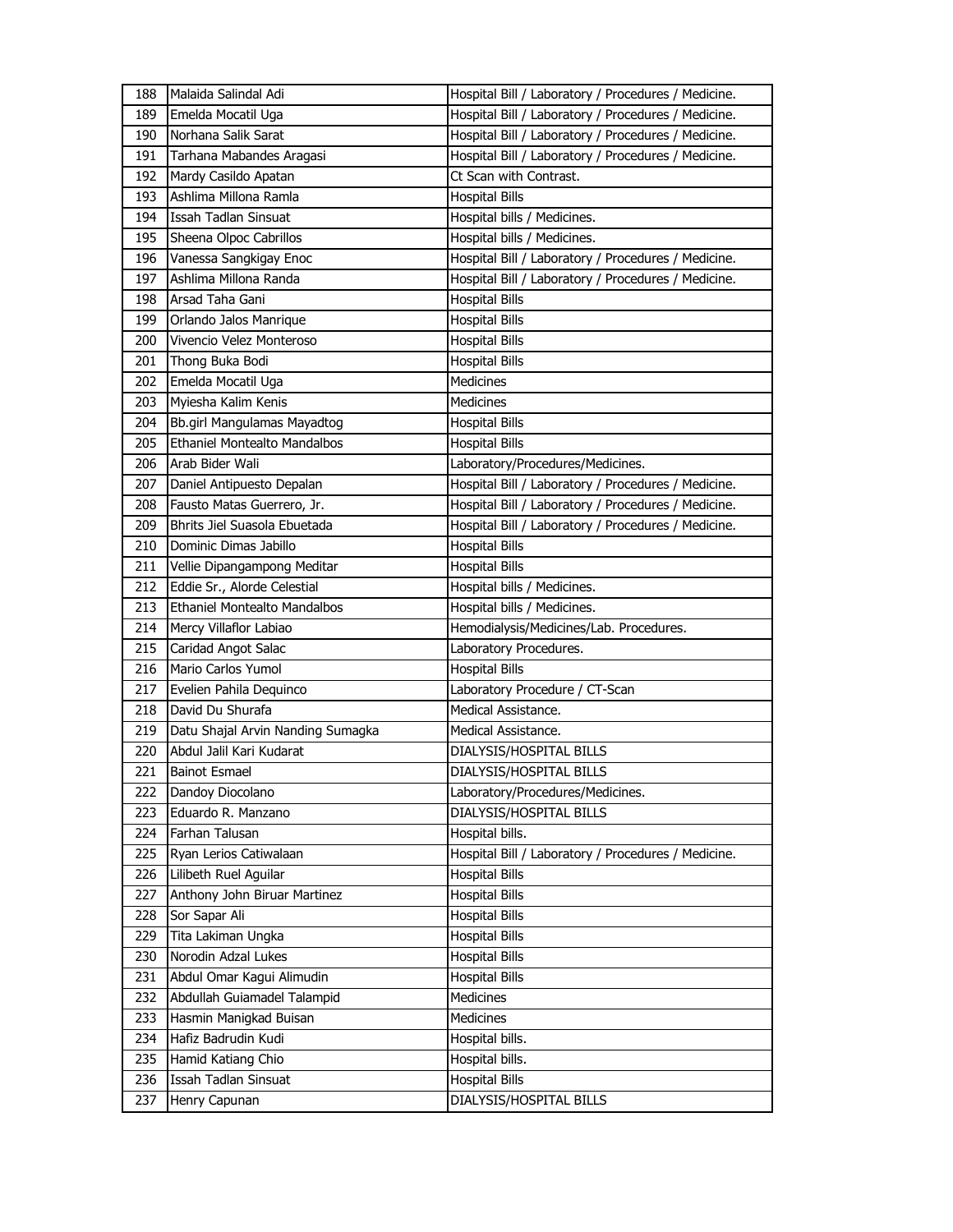| 238 | Fredie Kuday Akmad          | <b>Hospital Bills</b>                      |
|-----|-----------------------------|--------------------------------------------|
| 239 | Leonora Galit Tipanero      | Medicines                                  |
| 240 | John Calvin Petingco        | Dialysis/Hospital bill/Meds/Lab/Procedure. |
| 241 | Normena Lazican Talicop     | <b>Hospital Bills</b>                      |
| 242 | Mohaima Cali Amili          | <b>Hospital Bills</b>                      |
| 243 | Kasmira Manguni             | Hospital bills.                            |
| 244 | Jupiter Perez Timpadan      | <b>Hospital Bills</b>                      |
| 245 | Leonardo Paba Sr.           | DIALYSIS/INJECTION.                        |
| 246 | Lolita Zapotalo Tee         | DIALYSIS/HOSPITAL BILLS                    |
| 247 | Marilyn Dacanay             | Hospital bills.                            |
| 248 | Michael Villarba Sulayman   | Hospital bills.                            |
| 249 | Mojahid Abdullah            | Hospital bills.                            |
| 250 | Noah Gedtem                 | DIALYSIS/HOSPITAL BILLS                    |
| 251 | Pedro Caka Jr.              | DIALYSIS/HOSPITAL BILLS                    |
| 252 | Rolando Jumalon Tan         | DIALYSIS/HOSPITAL BILLS                    |
| 253 | Ronelito Yusalan Supnet     | DIALYSIS/HOSPITAL BILLS                    |
| 254 | Sheila Marie Querino Bingil | Ultrasound                                 |
| 255 | Rosenalyn Glimada Radaza    | DIALYSIS/HOSPITAL BILLS                    |
| 256 | Samsudin Salicula           | <b>Medicines</b>                           |
| 257 | Fatma Mohammad Solaiman     | <b>Hospital Bills</b>                      |
| 258 | Lakman Endatuan Sapal       | <b>Hospital Bills</b>                      |
| 259 | Fatima Pandi Diron          | <b>Hospital Bills</b>                      |
| 260 | Maisalam Karon Bayao        | <b>Hospital Bills</b>                      |
| 261 | Sadam Salisip Angkad        | <b>Hospital Bills</b>                      |
| 262 | Harsiya Racman Roman        | <b>Hospital Bills</b>                      |
| 263 | Shella Mae Villasan Adalim  | <b>Hospital Bills</b>                      |
| 264 | Moctar Guapar Usop          | <b>Hospital Bills</b>                      |
| 265 | Taher Israel Endaila        | <b>Hospital Bills</b>                      |
| 266 | Nadzma Makakena Aragasi     | Hospital bills / Medicines.                |
| 267 | Hanaria Musa Latip          | Hospital bills / Medicines.                |
| 268 | Jorrnisa Silungan Mudsol    | Hospital bills / Medicines.                |
| 269 | Zainal Mama Embang          | Hospital bills / Medicines.                |
| 270 | Alona Fabrigar Neri         | Hospital bills / Medicines.                |
| 271 | Norsida Akil Quituar        | Hospital bills / Medicines.                |
| 272 | Alma Bandan Bago            | Hospital bills / Medicines.                |
| 273 | Faysa Mohammad Esmael       | X-Ray                                      |
| 274 | Warda Karaing Lagasan       | Laboratory Procedures                      |
| 275 | Sumail Untong Kadir         | Medicines                                  |
| 276 | Bai Mamoro Balabaran        | <b>Hospital Bills</b>                      |
| 277 | Bb. Boy Magtu Macabaas      | <b>Hospital Bills</b>                      |
| 278 | Umbra Angcob Ibrahim        | <b>Hospital Bills</b>                      |
| 279 | Lucman Kadon Mamintal       | <b>Hospital Bills</b>                      |
| 280 | Bonifacio Camot Cablas      | <b>Hospital Bills</b>                      |
| 281 | Zainab Kabunto Akmad        | Laboratory/Procedures/Medicines.           |
| 282 | Carl John Cain Aragoncillo  | <b>Hospital Bills</b>                      |
| 283 | Joan Saliling Mandi         | <b>Hospital Bills</b>                      |
| 284 | Malano Yusop Palaguyan      | <b>Hospital Bills</b>                      |
| 285 | Nadia Bandao Abdullah       | Hospital bills / Medicines.                |
| 286 | Ashlima Millona Randa       | Hospital bills/laboratory/Medicines        |
| 287 | Jose. Paalisbo De Jesus     | <b>Hospital Bills</b>                      |
|     |                             |                                            |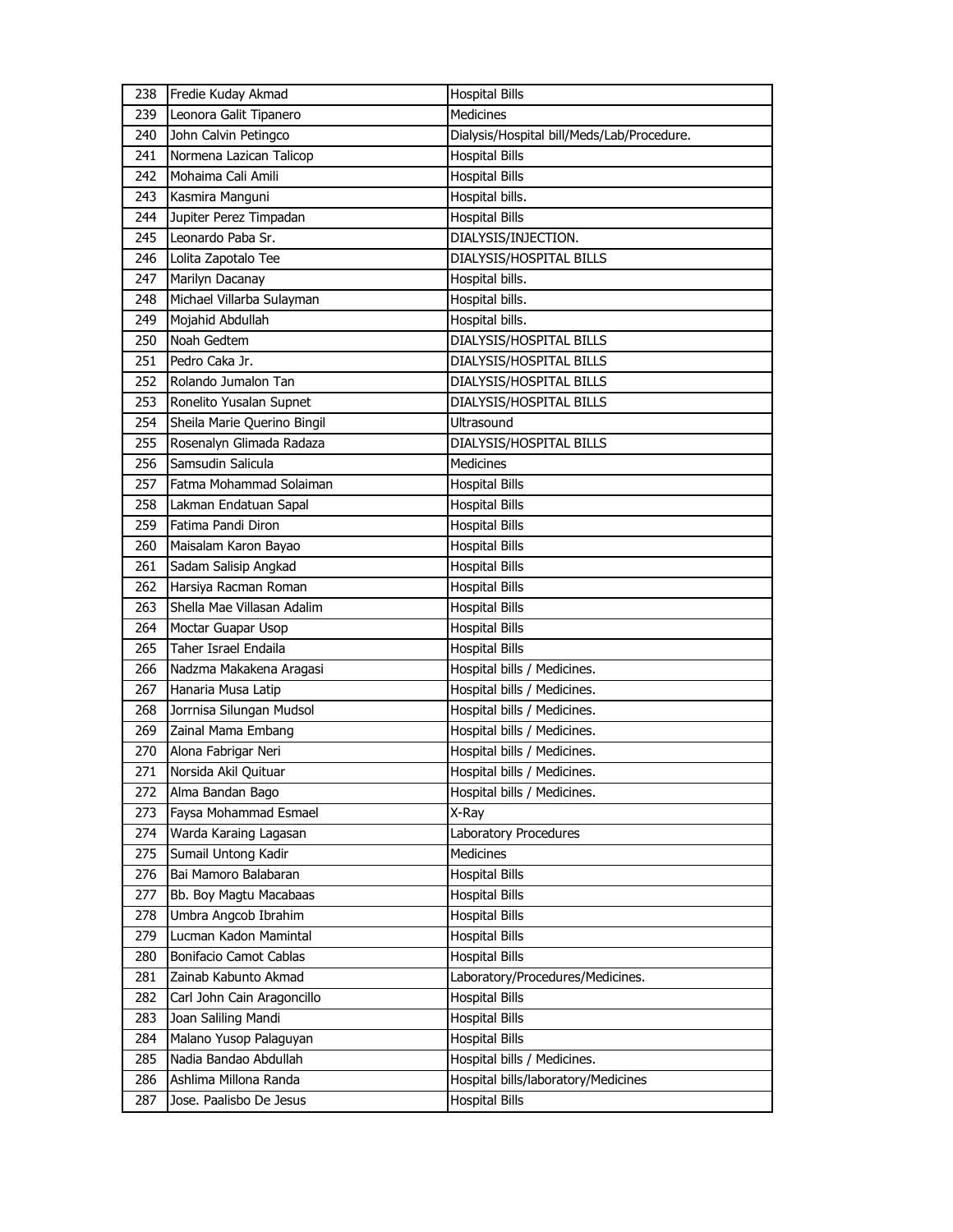| 288 | Joedache Sumail Mustapha      | <b>Hospital Bills</b>                               |
|-----|-------------------------------|-----------------------------------------------------|
| 289 | Baimanot Angkad Esmail        | <b>Hospital Bills</b>                               |
| 290 | Usop Baraguir Kaya            | <b>Hospital Bills</b>                               |
| 291 | Prince Norhan Kamenza Sakal   | <b>Hospital Bills</b>                               |
| 292 | Marites Hiponia Kadil         | <b>Hospital Bills</b>                               |
| 293 | Rubylyn Dingal Dela Cruz      | <b>Hospital Bills</b>                               |
| 294 | Baltazar Briones Utod         | Hospital Bills                                      |
| 295 | Bb. Boy Callibao Amintao      | <b>Hospital Bills</b>                               |
| 296 | Apple Lagos Balaod            | Medicines                                           |
| 297 | Reham Kaybat Edo              | Hospital Bill / Laboratory / Procedures / Medicine. |
| 298 | Alexa Jane Hernando Abregana  | Hospital Bill / Laboratory / Procedures / Medicine. |
| 299 | Kadiguia Mantorino Esmael     | Hospital Bill / Laboratory / Procedures / Medicine. |
| 300 | Carmelita Judilla Reyes       | Hospital Bill / Laboratory / Procedures / Medicine. |
| 301 | Reynaldo Porgatorio Matinguha | Hospital Bill / Laboratory / Procedures / Medicine. |
| 302 | Jeperzon Morales Sumohid      | Hospital Bill / Laboratory / Procedures / Medicine. |
| 303 | Sahrish Ayla Akmad Esmael     | Hospital Bill / Laboratory / Procedures / Medicine. |
| 304 | Sahabudin Bulig Giduwan       | Hospital Bill / Laboratory / Procedures / Medicine. |
| 305 | Gilbert Mandi Motanas         | Hospital Bill / Laboratory / Procedures / Medicine. |
| 306 | Jovelyn Salundaguit Duayao    | Hospital Bill / Laboratory / Procedures / Medicine. |
| 307 | Fadel Omar Edzil              | Hospital Bill / Laboratory / Procedures / Medicine. |
| 308 | Kim Rhian Arnib Bacera        | Hospital bills / Medicines.                         |
| 309 | Antonio Tayom Alaba           | Medical Assistance / Medicines.                     |
| 310 | Ma.febie Temblor Dionzon      | Hospital bills / Medicines.                         |
| 311 | Datu Johir Babas Agar         | Hospital bills / Medicines.                         |
| 312 | Muslima Anong Marandacan      | Hospital Bill / Laboratory / Procedures / Medicine. |
| 313 | April Rose Sucgang Uray       | Hospital bills / Medicines.                         |
| 314 | Abdulracman Caderon Paunte    | Hospital bills / Medicines.                         |
| 315 | Jazz Angeles Cabangal         | Hospital bills / Medicines.                         |
| 316 | Bai Saada Mama Tua            | Hospital bills / Medicines.                         |
| 317 | Michael Jomantic Erlano       | Hospital bills / Medicines.                         |
| 318 | Jarid Ibrahim Kanapia Andamen | Hospital bills / Medicines.                         |
| 319 | Omar Manalao Marandacan       | Medical Assistance / Medicines.                     |
| 320 | Jimuel Jade Cajeben Galanza   | CT-Scan                                             |
| 321 | Jea Biwang Ato                | Hospital Bill / Laboratory / Procedures / Medicine. |
| 322 | Noraisa Casan Kumakasar       | Hospital Bill / Laboratory / Procedures / Medicine. |
| 323 | Norain Mohammad Kaul          | <b>Hospital Bills</b>                               |
| 324 | Antonio Tayom Alaba           | Medicines                                           |
| 325 | Haifa Esmael Mokamad          | <b>Hospital Bills</b>                               |
| 326 | Haifa Esmael Mokamad          | <b>Hospital Bills</b>                               |
| 327 | Marina Calugas Saudan         | <b>Hospital Bills</b>                               |
| 328 | Alinasser Caya Lala           | Hospital Bills                                      |
| 329 | Salambai Usop Ungay           | Hospital Bills                                      |
| 330 | Esnina Guiaman Benito         | <b>Hospital Bills</b>                               |
| 331 | Kamadali Manunggal Salik      | oral rehabilitation/medicines.                      |
| 332 | Ampatuan Midtimbang Bai Jowia | <b>Hospital Bills</b>                               |
| 333 | Rogelio Gusman Dafielmoto     | Medicines                                           |
| 334 | Shameen Managuili Racman      | <b>Hospital Bills</b>                               |
| 335 | Norman Abdullah Cabaro        | <b>Hospital Bills</b>                               |
| 336 | Jarid Ibrahim Kanapia Andamen | <b>Hospital Bills</b>                               |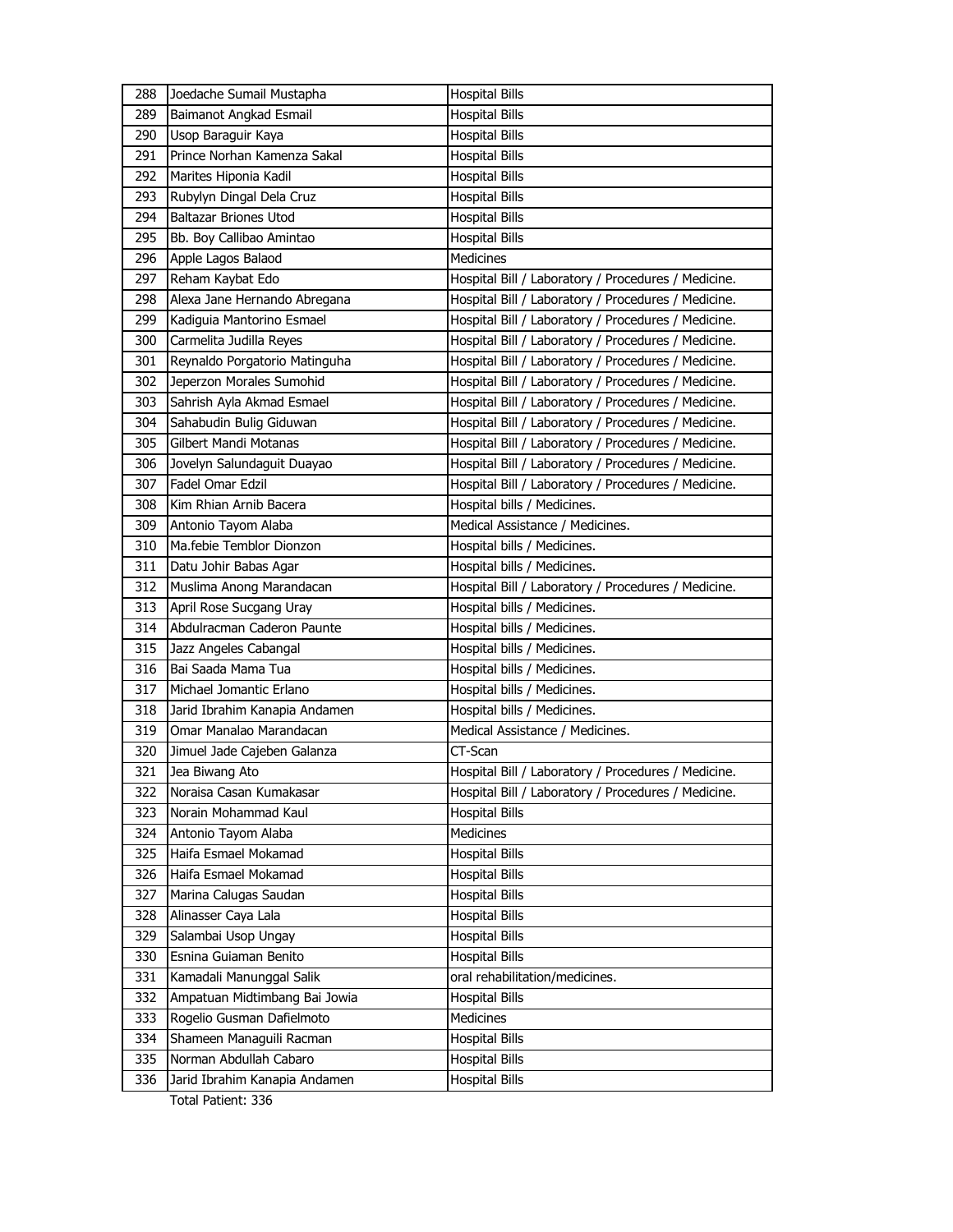

#### COTABATO REGIONAL AND MEDICAL CENTER

For the month of April year 2020

| No# | <b>Name of Patient</b>          | Assistance                         |
|-----|---------------------------------|------------------------------------|
| 1   | Noronisa Elik Ebrahim           | <b>Hospital Bills</b>              |
| 2   | Estela Mapait Tan               | Laboratory / Ultrasound / Check up |
| 3   | Sapia Morodan Manding           | <b>Hospital Bills</b>              |
| 4   | Jerry Dela Cruz Lambayon        | <b>Hospital Bills</b>              |
| 5   | Glen Mark Lastimoso Robelo      | <b>Hospital Bills</b>              |
| 6   | Christina Coquilla DecaÑa       | <b>Hospital Bills</b>              |
| 7   | Candao Enriquez Muhammad Nur    | X-Ray                              |
| 8   | Oscar Hampac Adrias             | <b>Hospital Bills</b>              |
| 9   | Salik Abdullah Mendoza          | <b>Hospital Bills</b>              |
| 10  | Mujahed Abas Kamsa              | <b>Hospital Bills</b>              |
| 11  | Mohammad Maromsalic Mangundaya  | Laboratory/Procedures/Medicines.   |
| 12  | John Michael Jadulos Ragonton   | <b>Hospital Bills</b>              |
| 13  | Baidido Abdula Madal            | Laboratory/Procedures/Medicines.   |
| 14  | Samuel Amot Bajado              | <b>Hospital Bills</b>              |
| 15  | Apipah Grande Ariman            | <b>Hospital Bills</b>              |
| 16  | Robert Mariano Tan              | Laboratory/Procedures/Medicines.   |
| 17  | Mokamedan Sariraguia Valente    | <b>Hospital Bills</b>              |
| 18  | Nia Zhairain Roma Benson        | Laboratory/Procedures/Medicines.   |
| 19  | Mariga Makambong Silo           | Ultrasound                         |
| 20  | Ali Usman Asim                  | Hospital bills / Medicines.        |
| 21  | Geralph Aprosta Claud           | Ultrasound                         |
| 22  | Semper Reyes De Venecia         | Hospital bills / Medicines.        |
| 23  | Analyn Cor Ali                  | <b>Hospital Bills</b>              |
| 24  | Jamil Macaundar Binasing        | <b>Hospital Bills</b>              |
| 25  | Emran Sangki Santo              | <b>Hospital Bills</b>              |
| 26  | Merlinda Silgas Escondida       | <b>Hospital Bills</b>              |
| 27  | Zahara Guiamalon Abdul          | <b>Hospital Bills</b>              |
| 28  | Jefferson Atis Andres           | <b>Hospital Bills</b>              |
| 29  | Pulquerio Villaverde Capundag   | <b>Hospital Bills</b>              |
| 30  | Ebrahim Equilla Mamison         | <b>Hospital Bills</b>              |
| 31  | Kyric Syke Rodriquez Pitchay    | Medicines                          |
| 32  | Norhuda Mokamad Ranggal         | <b>Hospital Bills</b>              |
| 33  | Maisalam Karon Bayao            | <b>Hospital Bills</b>              |
| 34  | Ebrisam Mohammad Haron          | <b>Hospital Bills</b>              |
| 35  | Marvin Pulgarinas Alarde        | <b>Hospital Bills</b>              |
| 36  | Norhana Mondag Awal             | <b>Hospital Bills</b>              |
| 37  | Roel Jr Malimpenet Torres       | X-Ray                              |
| 38  | Kalima Guialil Dres             | X-Ray                              |
| 39  | John Michael Ver Blasurca Dolar | X-Ray                              |
| 40  | Datu Sajid Padsod Abubakar      | X-Ray                              |
| 41  | Sahrish Ayla Akmad Esmael       | <b>Hospital Bills</b>              |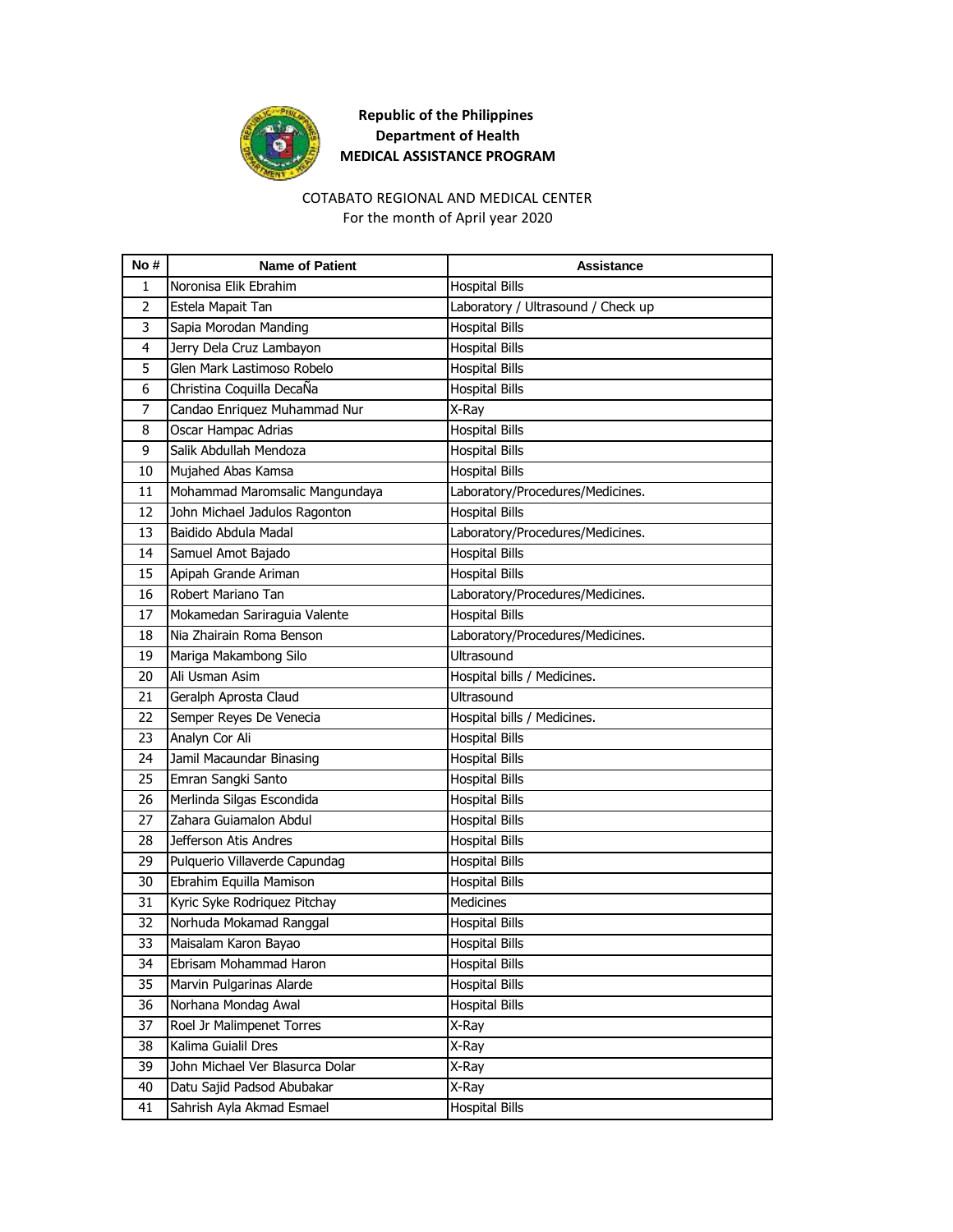| 42 | Sittie Amerol Mamatas          | <b>Hospital Bills</b>            |
|----|--------------------------------|----------------------------------|
| 43 | Oyong Badtog Tado              | <b>Hospital Bills</b>            |
| 44 | Amir Badrodin Yusop Emba       | <b>Hospital Bills</b>            |
| 45 | Farhana Musa Salim             | <b>Hospital Bills</b>            |
| 46 | Guiamalen Kusain Lupawan       | <b>Hospital Bills</b>            |
| 47 | Amelyn Pulayagam Salik         | Hospital Bills                   |
| 48 | Johari Sulaiman Latip          | Hospital Bills                   |
| 49 | Norsaddam Mangaduga Paki       | Hospital bills / Medicines.      |
| 50 | Joshua Beluso Pastrorin        | Hospital bills / Medicines.      |
| 51 | Zainodin Bala Palao            | Hospital bills / Medicines.      |
| 52 | Dadtong Maulana Silongan       | Hospital Bills / Medicines       |
| 53 | Jhon Mark Moaga Dapudong       | Hospital bills / Medicines.      |
| 54 | Rizal Sincil Esteban           | Hospital Bills / Medicines       |
| 55 | Sally Ukang Salipada           | Hospital Bills / Medicines       |
| 56 | Johnyty Makabambal Salipada    | Hospital bills / Medicines.      |
| 57 | Maysalam Blem Salipada         | Hospital bills / Medicines.      |
| 58 | Morsid Udao Ampuan             | Hospital Bills / Medicines       |
| 59 | Mohajer Datu Abdul Abdulbasit  | Hospital bills / Medicines.      |
| 60 | Godofredo Serano Celerio Sr.,  | Hospital bills / Medicines.      |
| 61 | Rowel Adecir Mila              | Hospital bills / Medicines.      |
| 62 | Ar-rashidin Maglangit Dalandag | Hospital Bills / Medicines       |
| 63 | Salahudin Musa Midtimbang      | Hospital Bills / Medicines       |
| 64 | Muamar Agar Sambilan           | Hospital Bills / Medicines       |
| 65 | Rosenda Zamora Torsiende       | Hospital bills / Medicines.      |
| 66 | Jovelyn. Viloan Maglasang      | Hospital bills / Medicines.      |
| 67 | Mohamad. Dilanggalen Isla      | Hospital Bills / Medicines       |
| 68 | Jaymark. Epat Puebla           | Hospital bills / Medicines.      |
| 69 | Kominie Macario Yonos          | Hospital bills / Medicines.      |
| 70 | Datuali Pigay Longga           | Hospital bills / Medicines.      |
| 71 | Violy Antifisto Abdillah       | Hospital bills / Medicines.      |
| 72 | Yasher Zacaria Paglas          | Hospital Bills / Medicines       |
| 73 | Lourdes Celso Alcazaren        | Hospital Bills / Medicines       |
| 74 | Jonjie Robio Benito            | Hospital bills / Medicines.      |
| 75 | Michael Ired Lucman            | Hospital Bills / Medicines       |
| 76 | Bai Farlea Mustapha Sinsuat    | Hospital bills / Medicines.      |
| 77 | Santi Kansi Jullanen           | Hospital bills / Medicines.      |
| 78 | Laroscain Maula Joanrd         | Hospital bills / Medicines.      |
| 79 | Abdulkhair Sarosong Ungkong    | X-Ray                            |
| 80 | Benjamin Mantor Kalip          | Hospital bills / Medicines.      |
| 81 | Rodrigo Lamangen Fontanilla    | Hospital bills / Medicines.      |
| 82 | Sarah Uy Uban.                 | Laboratory/Procedures/Medicines. |
| 83 | Melanie Ojanola Martizano.     | Laboratory/Procedures/Medicines. |
| 84 | Bernabe Napila Beniares        | Hospital bills / Medicines.      |
| 85 | Mohamadali Galiga Palagoyan    | Hospital bills / Medicines.      |
| 86 | Zach Lepiten Datucali          | Hospital bills / Medicines.      |
| 87 | Jehan Omar Saban               | Medical Assistance.              |
| 88 | Marsharita Guiamalon Kasim     | Medical Assistance.              |
| 89 | Rayhana Usman Fortich          | Medical Assistance               |
| 90 | Angelo Buni Regalado.          | Medical Assistance / Medicines   |
| 91 | Abas Maguindanaon Salik        | Laboratory/Procedures/Medicines. |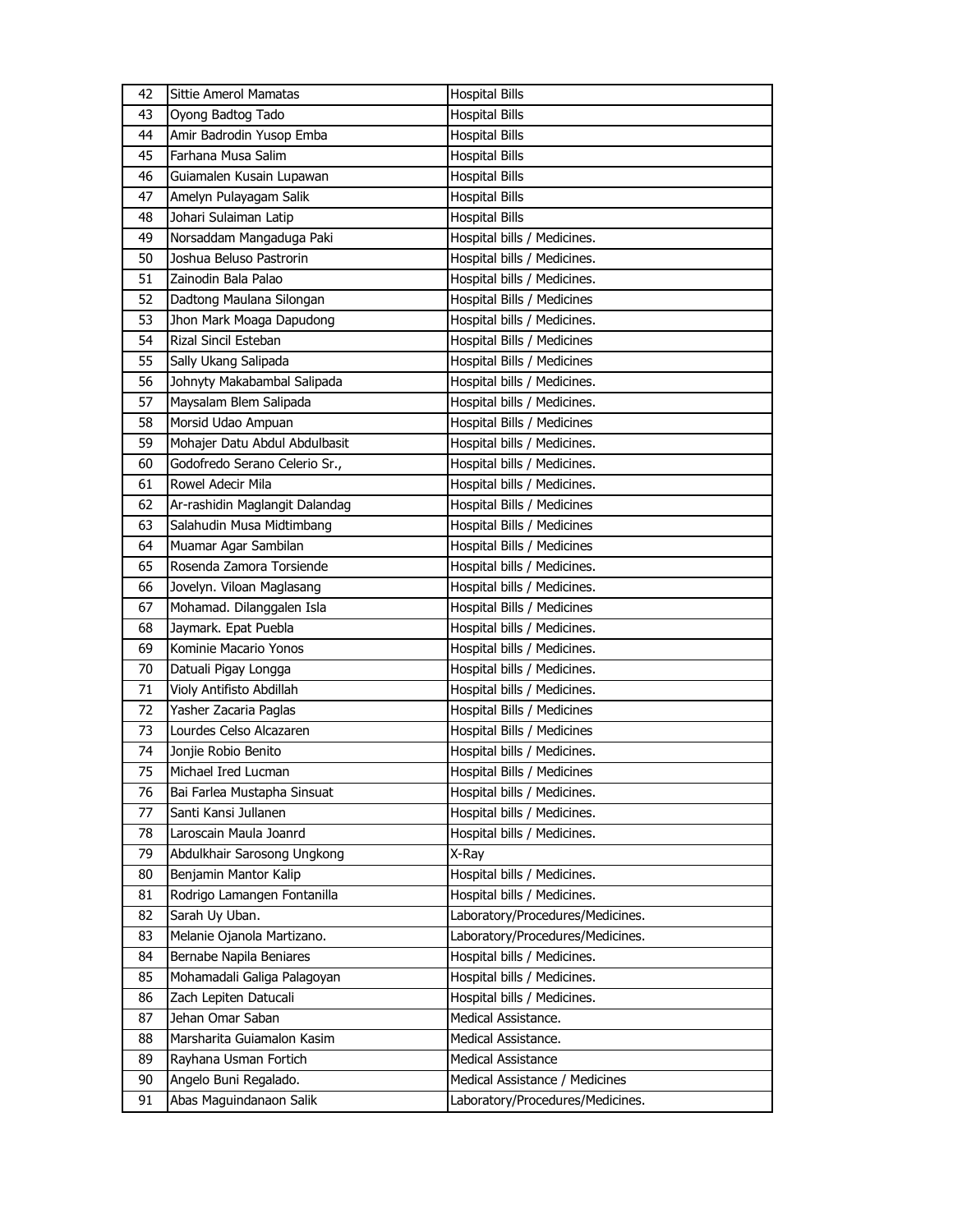| 92  | Alrisha Jannah Lim Buat       | Laboratory/Procedures/Medicines.                  |
|-----|-------------------------------|---------------------------------------------------|
| 93  | Noria Ayon Usop               | Medical Assistance / Medicines.                   |
| 94  | Amir Badrodin Yusop Emba.     | Hospital bills / Medicines.                       |
| 95  | Samra Fiseta Abdullah         | <b>Hospital Bills</b>                             |
| 96  | Amron Kusain Kamsa            | <b>Hospital Bills</b>                             |
| 97  | Bra Guindo Arsad              | <b>Hospital Bills</b>                             |
| 98  | Carolina Rodulfa Ramirez      | Laboratory/Procedures/Medicines.                  |
| 99  | Romeo Dayto Asama             | Laboratory/Procedures/Medicines.                  |
| 100 | Maria Nelia Salazar Sarenas   | Hospital bills / Medicines.                       |
| 101 | Elmor Cavilla Tubionosa       | Laboratory/Procedures/Medicines.                  |
| 102 | Azenith Cordero Tullaga       | Laboratory/Procedures/Medicines.                  |
| 103 | Roshelle Pablo Santome        | CT-Scan                                           |
| 104 | Bb. Boy Matug Draper          | <b>Hospital Bills</b>                             |
| 105 | Bai Antelino Montay           | <b>Hospital Bills</b>                             |
| 106 | Hanjud Adeena Sabdula Banto   | <b>Hospital Bills</b>                             |
| 107 | Rohama Peno Abdulatif         | Laboratory/Procedures/Medicines.                  |
| 108 | Rona Tuasad Ebrahim           | Laboratory / Ultrasound / Check up                |
| 109 | Alibai Mauyag Udasan          | Laboratory/Procedures/Medicines.                  |
| 110 | Rogelio Real Bilual           | Laboratory/Procedures/Medicines.                  |
| 111 | Edelyn Enguio Udtohan         | Medical Assistance / Medicines.                   |
| 112 | Hernane Dinson Cueles         | Laboratory/Procedures/Medicines.                  |
| 113 | Mohaimin Abduljaral Macmod    | <b>Hospital Bills</b>                             |
| 114 | Benjamen Tugaya Sapalon       | <b>Hospital Bills</b>                             |
| 115 | Noraima Solaiman Pangkatan    | <b>Hospital Bills</b>                             |
| 116 | Bb.boy Solaiman Pangkatan     | <b>Hospital Bills</b>                             |
| 117 | Imelda Panguiton Mastura      | Hospital bills / Medicines.                       |
| 118 | Sittie Norjan Maguid Ampatuan | Medical Assistance.                               |
| 119 | Sittie Norjan Maguid Ampatuan | Medical Assistance.                               |
| 120 | Bb Boy Fiseta Abdullah        | <b>Medical Assistance</b>                         |
| 121 | Saidah Abdul Sacandal         | Hospital bills / Medicines.                       |
| 122 | Rex Jr. Cagud Baylon          | Hospital bills / Medicines.                       |
| 123 | Frankie Sibugan Farrol        | X-Ray                                             |
| 124 | Jason Villegas Balatero       | Hospital bills / Medicines.                       |
| 125 | Acopado Imam Ampuan           | Medicines                                         |
| 126 | Aisha Abbas Hasan             | UTZ, Laboratory Test and Medicines Hospital Bills |
| 127 | Mariam Balahan Kiram          | UTZ & KUB                                         |
| 128 | Salma Ariman Mamatos          | Laboratory/Procedures/Medicines.                  |
| 129 | Eric Robles Abo               | Laboratory/Procedures/Medicines.                  |
| 130 | Fahad Bayao Piang             | X-Ray                                             |
| 131 | Morshid Edris Kadtog          | <b>Hospital Bills</b>                             |
| 132 | Asnaira Zailon Eskak          | <b>Hospital Bills</b>                             |
| 133 | Norodin Aliyala Lumenda       | UTZ & KUB                                         |
| 134 | Frankie Sibugan Farrol        | Laboratory / Ultrasound / Check up                |
| 135 | Eddie Baningen Abdullah       | Hospital bills / Medicines.                       |
| 136 | Danilo Santillan Arsenio      | Hospital bills / Medicines.                       |
| 137 | Asriya Arani                  | Hospital bills / Medicines.                       |
| 138 | Saiha Diocolano Gampong       | UTZ & KUB                                         |
| 139 | Saad Ulama Sulaiman           | Hospital bills / Medicines.                       |
| 140 | Soraina Guiapal Sablane       | Medicines                                         |
| 141 | Russel Bilbao Palencia        | Laboratory / Ultrasound / Check up                |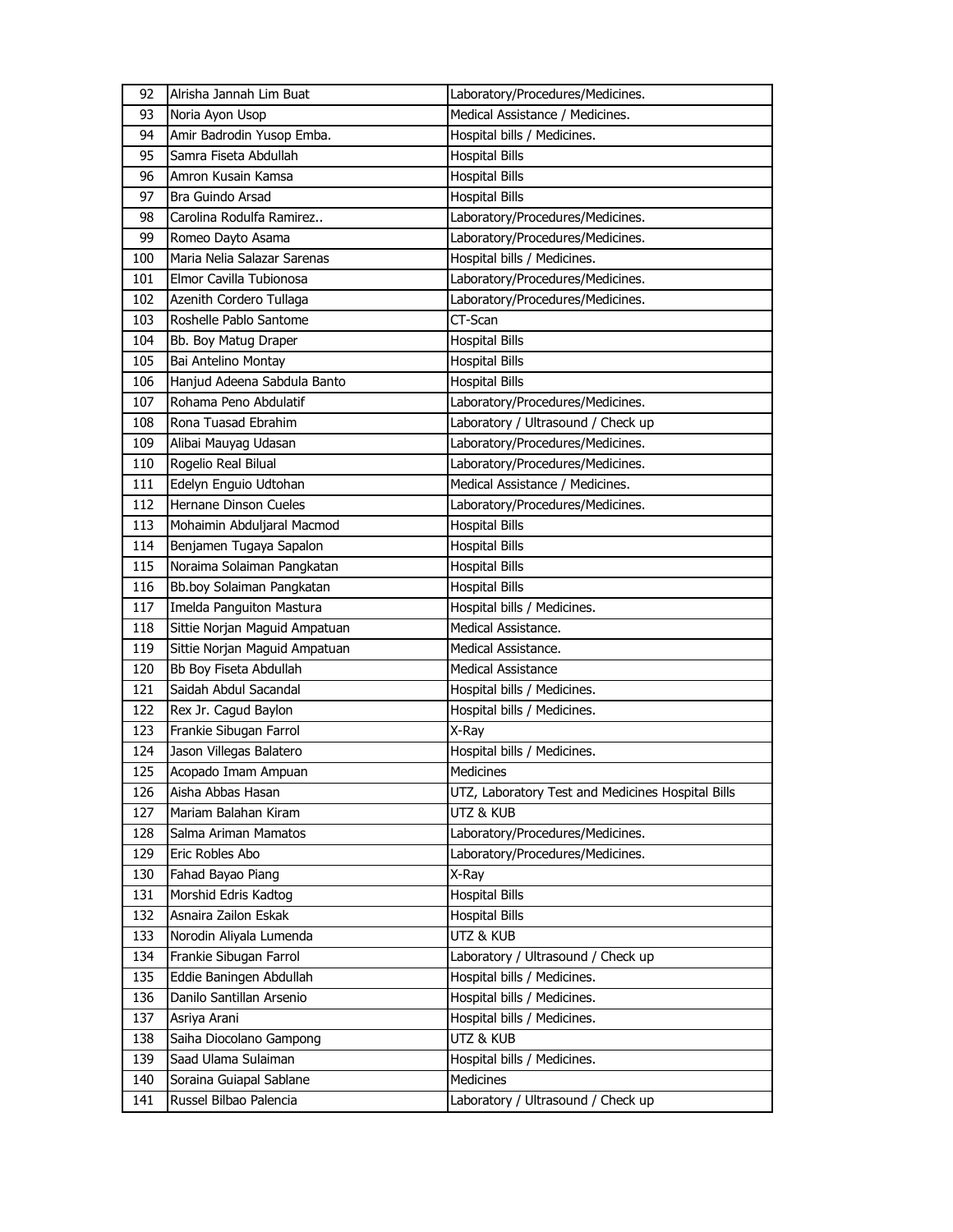| 142 | Isabel Kampong Diwan            | Laboratory / Ultrasound / Check up                  |
|-----|---------------------------------|-----------------------------------------------------|
| 143 | Walid Abdullah Usman            | X-Ray                                               |
| 144 | Ma.teresa Orinday Tendero       | Laboratory/Procedures/Medicines.                    |
| 145 | Bai Suraini Anlenino Mantay     | Hospital bills / Medicines.                         |
| 146 | Ersherd Talipasan Mopac         | Hospital bills / Medicines.                         |
| 147 | Juhan Ariman Mamatos            | Physical Therapy, Medicines, and Hospital Bills     |
| 148 | Surbaya Arim Madag              | Hospital bills / Medicines.                         |
| 149 | Abdullah Tawan-tawan Mimbisa    | Hospital bills / Medicines.                         |
| 150 | Marhama Empao Gampong           | Hospital bills / Medicines.                         |
| 151 | Rakma Lidasan Dabpil            | Hospital bills / Medicines.                         |
| 152 | Moner Embang Pancia             | Hospital Bills / Medicines                          |
| 153 | Eddie Villar Gomez              | <b>Medicines</b>                                    |
| 154 | Joem Kyle Pasco Uyo             | Hospital bills / Medicines.                         |
| 155 | Moneisa Unos Dadigan            | Hospital bills / Medicines.                         |
| 156 | Mohammad Ali Sambolawan         | Hospital bills / Medicines.                         |
| 157 | Judith Subaldo Bonghe           | Hospital bills / Medicines.                         |
| 158 | Jenalyn Baste Abdilah           | Hospital Bill / Laboratory / Procedures / Medicine. |
| 159 | Evangeline Camangga Tamanan     | Hospital Bills / Medicines                          |
| 160 | Redelie June Guirigay Dela Cruz | Hospital bills / Medicines.                         |
| 161 | Mambeng Nandang Sapion          | Hospital bills / Medicines.                         |
| 162 | Michael Balagat Maganaka        | Hospital bills / Medicines.                         |
| 163 | Rommel Colendres Regondon       | Hospital bills / Medicines.                         |
| 164 | Amirah Saribo Mamalapat         | Hospital bills / Medicines.                         |
| 165 | Lorna Millares Romaldon         | Hospital bills / Medicines.                         |
| 166 | Fatima Datu Abdulkadir          | Hospital bills / Medicines.                         |
| 167 | Charrie Regalado Reyes          | Hospital bills / Medicines.                         |
| 168 | Melda Julian Bangkulit          | Hospital Bills / Medicines                          |
| 169 | Haris Raheb Lumuntong           | Hospital bills / Medicines.                         |
| 170 | Eijaz Adom Mua CaÑetillo        | Hospital Bills / Medicines                          |
| 171 | Feliciano Papa Jr.              | Hospital bills / Medicines.                         |
| 172 | Rasida Dodig Panggao            | <b>Hospital Bills</b>                               |
| 173 | Mentang Agao Mustapha           | <b>Hospital Bills</b>                               |
| 174 | Oscar Rodriguez Cortejo         | CT-Scan                                             |
| 175 | Jehan Omar Saban                | Dialysis / Hospital Bill / Laboratory / Medicines.  |
| 176 | Rogelio Soberano                | Hospital bills.                                     |
| 177 | Virgilio Alamin Igloria         | Hemodialysis/Medicines/Lab. Procedures.             |
| 178 | Putre Guiani Lauban             | <b>Hospital Bills</b>                               |
| 179 | Ofelia Bernabe Pamplona         | CT-Scan                                             |
| 180 | Abdulgani Usman Karim           | Hospital Bills / Medicines                          |
| 181 | Sindato Ambel Samama            | Hospital bills / Medicines.                         |
| 182 | Angko Bilao Anda                | <b>Hospital Bills</b>                               |
| 183 | Alberto Amando Depaling         | Hospital bills / Medicines.                         |
| 184 | Aminodin Embel Anong            | Laboratory/Procedures/Medicines.                    |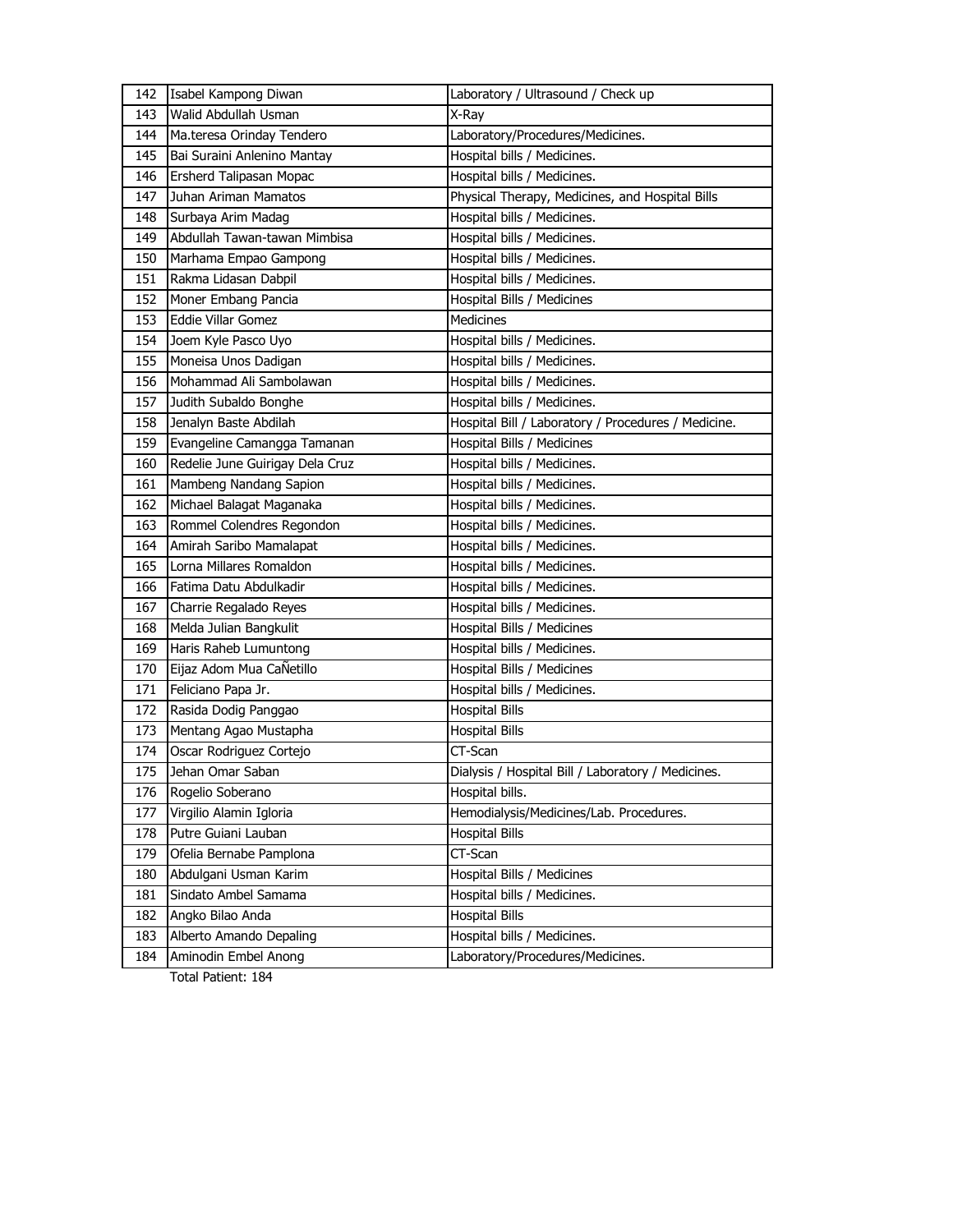

#### COTABATO REGIONAL AND MEDICAL CENTER

For the month of May year 2020

| No #           | <b>Name of Patient</b>               | Assistance                                          |
|----------------|--------------------------------------|-----------------------------------------------------|
| 1              | Leonora Manderico Del Rosario        | Medical Assistance.                                 |
| $\overline{2}$ | Henry Maulana Pandalan               | Medical Assistance.                                 |
| 3              | Felie Donato Datukaka                | <b>Medical Assistance</b>                           |
| 4              | Hasmin Salik Gani                    | <b>Hospital Bills</b>                               |
| 5              | Even Amil Plang                      | <b>Hospital Bills</b>                               |
| 6              | Baingkong Balabagan Dilangalen       | Hospital Bills                                      |
| 7              | Meriam Kamad Guiaman                 | <b>Hospital Bills</b>                               |
| 8              | Archie Caoos Navarro                 | <b>Hospital Bills</b>                               |
| 9              | Bai Sarah Ibad Samad                 | <b>Hospital Bills</b>                               |
| 10             | Marcos Macaronsing Verdadero         | Hospital Bills                                      |
| 11             | Airah Cabugatan Adap                 | Hospital bills / Medicines.                         |
| 12             | Jonieboy Diwan Lawa                  | <b>Medical Assistance</b>                           |
| 13             | Roberto Matuan Duhero                | <b>Medical Assistance</b>                           |
| 14             | Gemma Mohammad Malik                 | Medical Assistance.                                 |
| 15             | Teng Rakim Akmad                     | Medical Assistance.                                 |
| 16             | Samera Mamaluba Maulana              | <b>Hospital Bills</b>                               |
| 17             | Basilio Dayanan Tinio Jr.            | <b>Hospital Bills</b>                               |
| 18             | Moctar Mahmod Moawacas               | Hospital Bills                                      |
| 19             | Janison Blaise Panaguiton Villanueva | Hospital Bills / Medicines                          |
| 20             | Sittie Salik Makalunas               | Hospital Bills                                      |
| 21             | Hashim Mangi Kamid                   | <b>Hospital Bills</b>                               |
| 22             | Wahid Lamalan Pasandalan             | <b>Hospital Bills</b>                               |
| 23             | Tong Guiandal Awil                   | <b>Hospital Bills</b>                               |
| 24             | Alfren Samuel Forton                 | <b>Hospital Bills</b>                               |
| 25             | Dennis Notarte He $\bullet$ osga     | <b>Hospital Bills</b>                               |
| 26             | Jameel Baraguir Ali                  | Hospital Bills                                      |
| 27             | Lukaiya Salinogen Andong             | <b>Hospital Bills</b>                               |
| 28             | Sultan Mamay Guini Lumenda           | <b>Hospital Bills</b>                               |
| 29             | Johnny Bello Beljot                  | <b>Hospital Bills</b>                               |
| 30             | Ebrahim Matulik Marohom              | Hospital Bills                                      |
| 31             | Fahima Ito Pagadatan                 | <b>Hospital Bills</b>                               |
| 32             | Alimudin Silongan Pakir              | <b>Hospital Bills</b>                               |
| 33             | Lovely Joy Cabahug Gonzales          | Hospital bills / Medicines.                         |
| 34             | Luz Purpura Oca                      | Hospital Bill / Laboratory / Procedures / Medicine. |
| 35             | Zoraida Guiambangan Akas             | <b>Hospital Bills</b>                               |
| 36             | Bedzel Galay Lataban                 | <b>Hospital Bills</b>                               |
| 37             | Sittie Raiza Guialal Brahim          | Laboratory Procedures                               |
| 38             | Dan David Sabuya Reyes               | <b>Hospital Bills</b>                               |
| 39             | Kamaria Umbol Guiapal                | Hospital Bills                                      |
| 40             | Omar Manalao Marandacan              | <b>Hospital Bills</b>                               |
| 41             | Meriam Talembo Mangumpig             | <b>Hospital Bills</b>                               |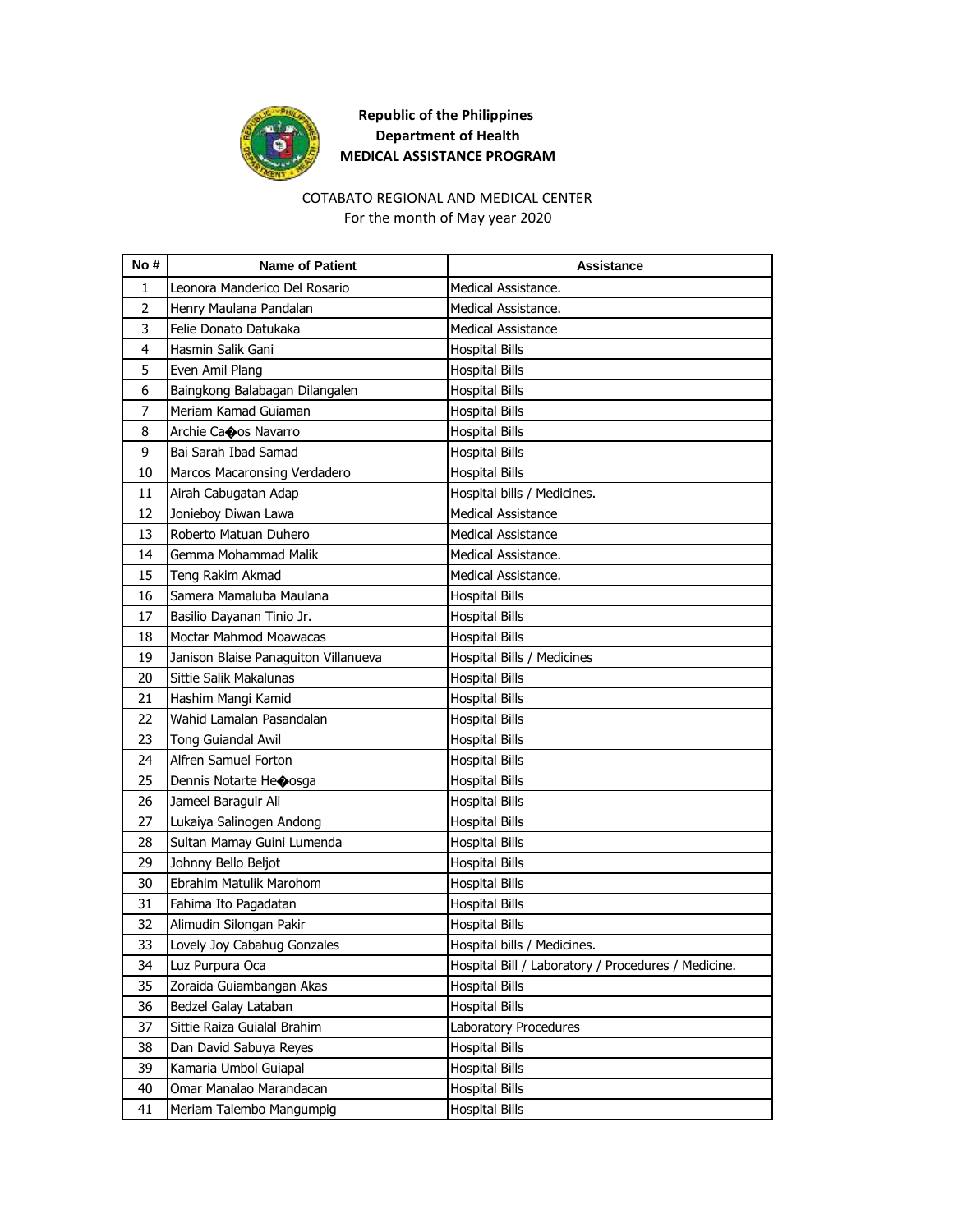| 42 | Norhaya Esmael Bornes          | <b>Hospital Bills</b>                               |
|----|--------------------------------|-----------------------------------------------------|
| 43 | King Jamm Abdul Pasagui        | <b>Hospital Bills</b>                               |
| 44 | Datu Jehad Mama Tatak          | <b>Hospital Bills</b>                               |
| 45 | Alfredo Jr Padayogdog Achay    | Hospital Bills / Medicines                          |
| 46 | Rebecca Ora Llido              | Procedures                                          |
| 47 | Wahida Abo Gampong             | Laboratory/Procedures/Medicines.                    |
| 48 | Bai Kongan Ibrahim Bagomama    | <b>Ultrasound</b>                                   |
| 49 | Aljur Romeo Pagayukan          | X-Ray                                               |
| 50 | Bai Samerah Ingkong Compania   | <b>Hospital Bills</b>                               |
| 51 | Sarah Makasasa Sangeban        | <b>Hospital Bills</b>                               |
| 52 | Jamil Silongan Kahar           | <b>Hospital Bills</b>                               |
| 53 | Bedaria Mabanding Ampuan       | <b>Hospital Bills</b>                               |
| 54 | Warda Abdullah Saligan         | Hospital Bills                                      |
| 55 | Umbag Boto Budzal              | <b>Hospital Bills</b>                               |
| 56 | Suraida Santo Habib            | <b>Hospital Bills</b>                               |
| 57 | Mohan Shaqour Ismael Modin     | <b>Hospital Bills</b>                               |
| 58 | Saidamen Zacaria Suma          | Hospital Bills                                      |
| 59 | Datu Mluk Lakim Lauban         | <b>Hospital Bills</b>                               |
| 60 | Raniya Guiabel Abas            | <b>Hospital Bills</b>                               |
| 61 | Zalazar M. Dacula              | <b>Hospital Bills</b>                               |
| 62 | Ryan Bulongan                  | <b>Hospital Bills</b>                               |
| 63 | Dominador Varona Garcia        | Hospital bills / Medicines.                         |
| 64 | Kamia Abang Makadatu           | Hospital bills / Medicines.                         |
| 65 | Bai Sittie Sahada Hanok Tayuan | <b>Hospital Bills</b>                               |
| 66 | Julie Ann Barranco Ines        | <b>Hospital Bills</b>                               |
| 67 | Almera Kadir Akmad             | Medicines                                           |
| 68 | Jessica Obina Gaya             | Mammogram / Breast Ultrasound.                      |
| 69 | Pairez Dongail Alicia          | Laboratory/Procedures/Medicines.                    |
| 70 | Quantina Vida Munting Albano   | MEDICAL ASSISTANCE*                                 |
| 71 | Noria Saban Kilino             | Hospital bills / Medicines.                         |
| 72 | Ali Guimad Salam               | Medical Assistance / Medicines.                     |
| 73 | Ebrahim Esmael Pangansian      | CT-Scan                                             |
| 74 | Ronald Bello Saliga            | Laboratory/Procedures/Medicines.                    |
| 75 | Nashieba Ali Silongan          | Hospital bills / Medicines.                         |
| 76 | Jun Usop                       | Hospital bills.                                     |
| 77 | Mohammad Paudac                | Hospital bills.                                     |
| 78 | Aisah Karinday Mustapha        | CT-Scan                                             |
| 79 | Virginia Baquilar Bones        | Laboratory/Procedures/Medicines.                    |
| 80 | Natasha Latip Buriongan        | <b>Hospital Bills</b>                               |
| 81 | Khadaffy Kasawi Basalon        | <b>Hospital Bills</b>                               |
| 82 | Zaldy Bajao Chua               | X-Ray                                               |
| 83 | Saima Kamsa Sela               | <b>Hospital Bills</b>                               |
|    |                                |                                                     |
| 84 | Meriam Adasan Masukat          | ULTRASOUND/ LABORATORY/ MEDICINE/ CHECK-UP          |
| 85 | Chona B. Labonete              | Hospital Bill / Laboratory / Procedures / Medicine. |
| 86 | Anwar Beotikan                 | Hospital bills / Medicines.                         |
| 87 | Clarence Calija                | Hospital bills / Medicines.                         |
| 88 | Jasmin Usman Antolin           | Hospital bills / Medicines.                         |
| 89 | John Jacob Piodena             | Hospital bills / Medicines.                         |
| 90 | Morshid Mohamad Maindan        | Hospital bills / Medicines.                         |
| 91 | Umbos Dido Ali Sr.             | Hospital bills / Medicines.                         |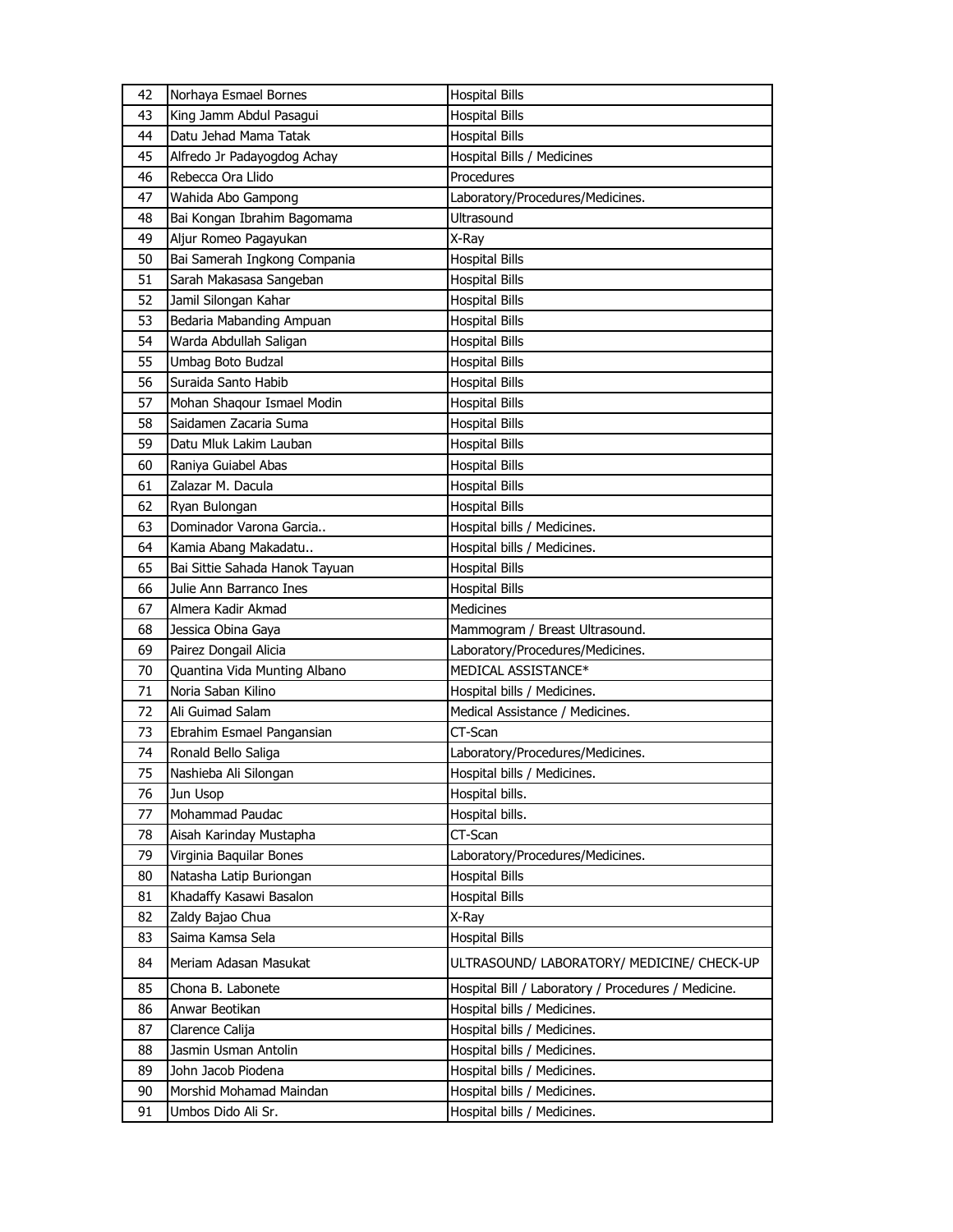| 92 | Vicente Arisgado Herida    | Hospital bills / Medicines.                         |
|----|----------------------------|-----------------------------------------------------|
| 93 | Chona B. Labonete          | Hospital Bill / Laboratory / Procedures / Medicine. |
| 94 | Ferlindo Puno              | Hemodialysis/Medicines/Lab. Procedures.             |
| 95 | Bai Suhaima Ebrahim        | Hemodialysis/Medicines/Lab. Procedures.             |
| 96 | Normina Baganday Sinarimbo | Hospital bills.                                     |
|    | Total Patient: 96          |                                                     |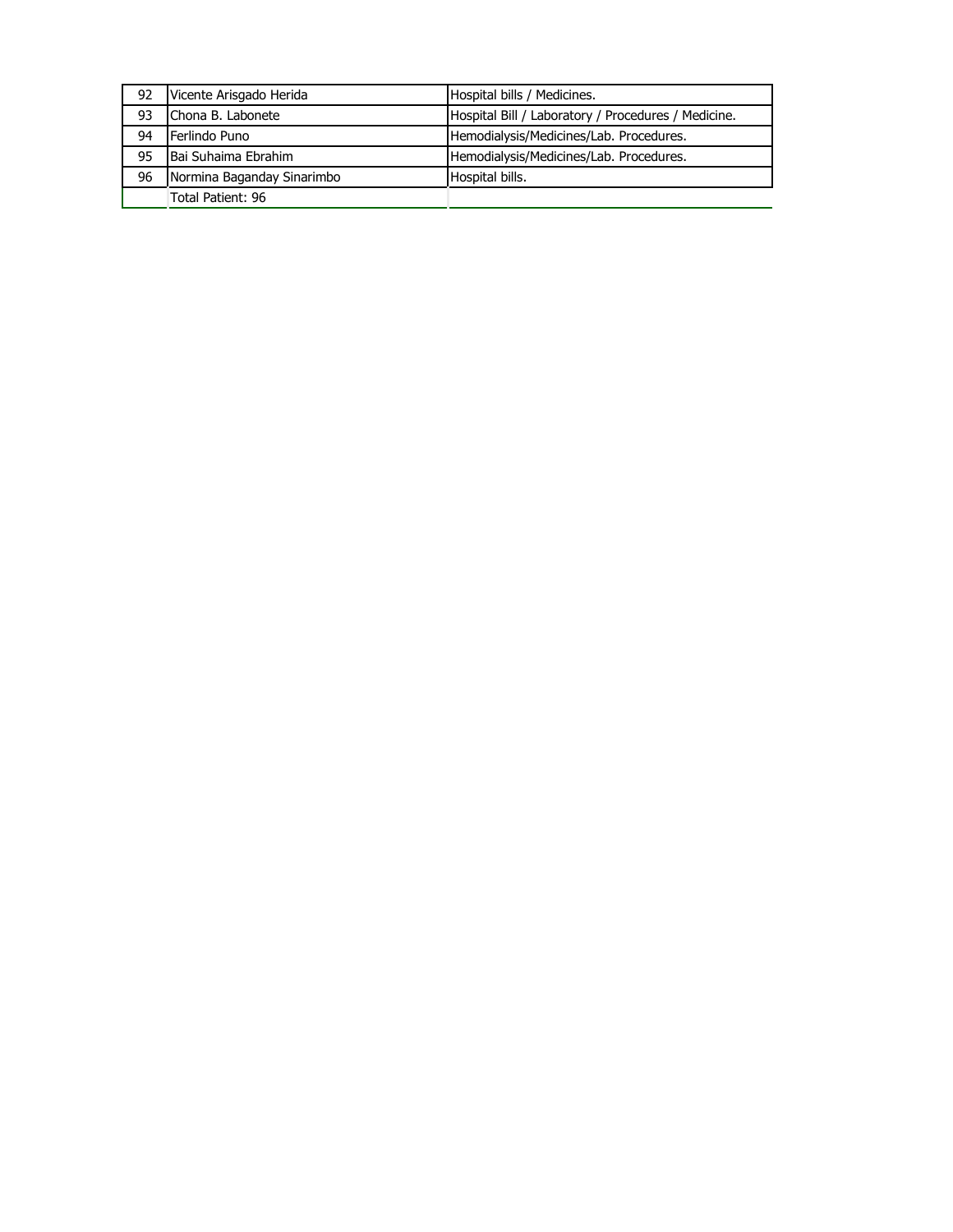

# COTABATO REGIONAL AND MEDICAL CENTER

For the month of June year 2020

| No#           | <b>Name of Patient</b>      | Assistance                                          |
|---------------|-----------------------------|-----------------------------------------------------|
| 1             | Junie Denila Gavilaga       | Hospital bills.                                     |
| $\mathcal{P}$ | Kairon Adil Pento           | Hospital bills.                                     |
| 3             | Kotaib S. Maregkog          | Hospital bills.                                     |
| 4             | Raul L. Pedroso             | Hospital Bill / Laboratory / Procedures / Medicine. |
| 5             | Dolores P. Pascual          | Hospital bills / Medicines.                         |
| 6             | Bai Hasmin Ebrahim          | Hospital bills.                                     |
| 7             | Zuraya P. Mampen            | Hospital bills.                                     |
| 8             | Dolores P. Pascual          | Hospital Bill / Laboratory / Procedures / Medicine. |
| 9             | Mohammad Aydin Ebrahim Guro | Hospital bills.                                     |
| 10            | Norolbayan A. Usman         | <b>Hospital Bills</b>                               |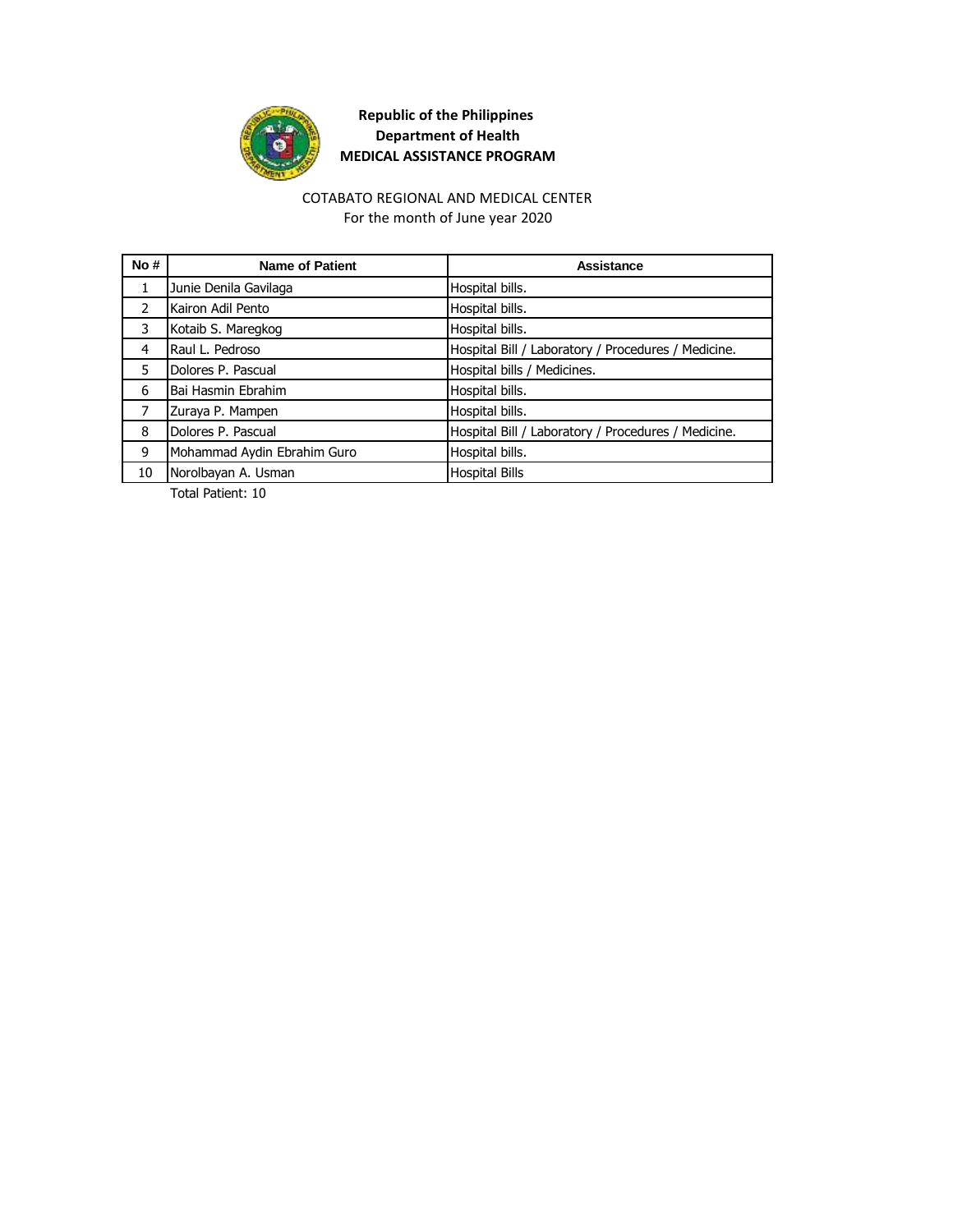

#### COTABATO REGIONAL AND MEDICAL CENTER

For the month of July year 2020

| No#            | <b>Name of Patient</b>      | Assistance                                                             |
|----------------|-----------------------------|------------------------------------------------------------------------|
| 1              | Khadaffy Kasawi Basalon     | Laboratory/Procedures/Medicines.                                       |
| $\mathcal{P}$  | Riza Jade F. Tupan          | Hospital Bill / Laboratory / Procedures / Medicine.                    |
| 3              | Khadaffy Kasawi Basalon     | Laboratory/Procedures/Medicines.                                       |
| 4              | Mohammad Aydin Ebrahim Guro | Dialysis / Hospital Bill / Procedures / Medicines /<br>Laboratory.     |
| 5              | Anisah Buat Casanguan       | Diagnostic & Lab. Procedures, Dialysis, Medicines &<br>Hospital Bills. |
| 6              | Dibai R. Nakan              | Hospital Bill / Laboratory / Procedures / Medicine.                    |
| $\overline{7}$ | Ussamah Amrou Usman Pasigan | Hospital Bill / Laboratory / Procedures / Medicine.                    |
| 8              | Malik Amerol Bajunaid       | Hospital Bill / Laboratory / Procedures / Medicine.                    |
| 9              | Arnold A. Kalaw             | Hospital Bill / Laboratory / Procedures / Medicine.                    |
| 10             | Charmagne Ivy D. Dafielmoto | Hospital Bill / Laboratory / Procedures / Medicine.                    |
| 11             | Jimmy E. Villamor           | Hospital bills / Medicines.                                            |
| 12             | Fatima Daud Pacalna         | Hospital Bill / Laboratory / Procedures / Medicine.                    |
|                |                             |                                                                        |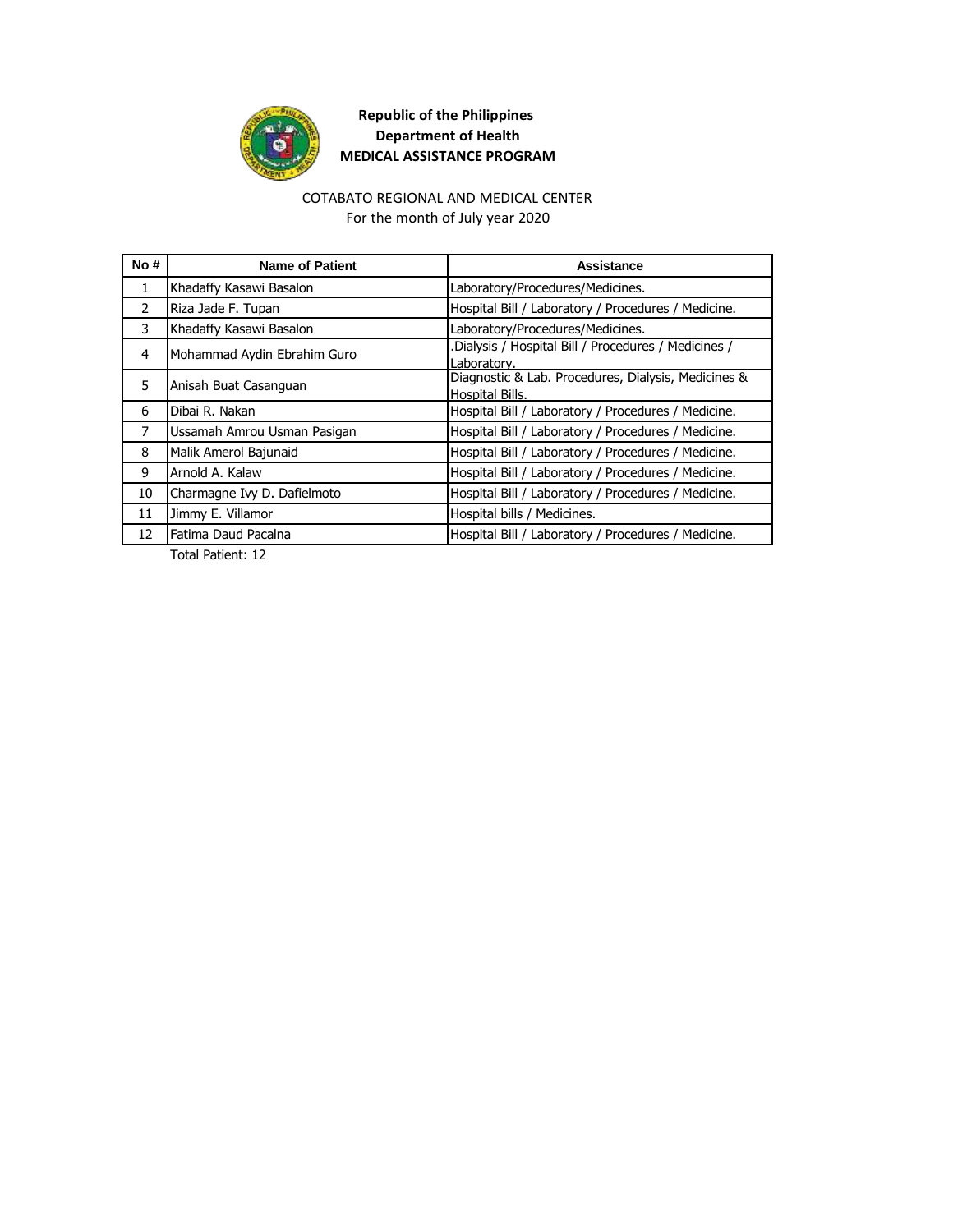

#### COTABATO REGIONAL AND MEDICAL CENTER

For the month of August year 2020

| No#           | <b>Name of Patient</b>    | Assistance                                          |
|---------------|---------------------------|-----------------------------------------------------|
|               | Zuraya P. Mampen          | Hospital Bill / Laboratory / Procedures / Medicine. |
| $\mathcal{P}$ | Normina Bedtikan          | Hospital Bill / Laboratory / Procedures / Medicine. |
| 3             | Jimmy E. Villamor         | Hospital bills / Medicines.                         |
| 4             | Fatima Daud Pacalna       | Hospital Bill / Laboratory / Procedures / Medicine. |
| 5             | Fatima Daud Pacalna       | Hospital Bill / Laboratory / Procedures / Medicine. |
| 6             | Princess Ruzdah P. Dataya | Hospital Bill / Laboratory / Procedures / Medicine. |
|               | Farida S. Macabangon      | Hospital Bill / Laboratory / Procedures / Medicine. |
| 8             | Moka Pambaya              | Hospital Bill / Laboratory / Procedures / Medicine. |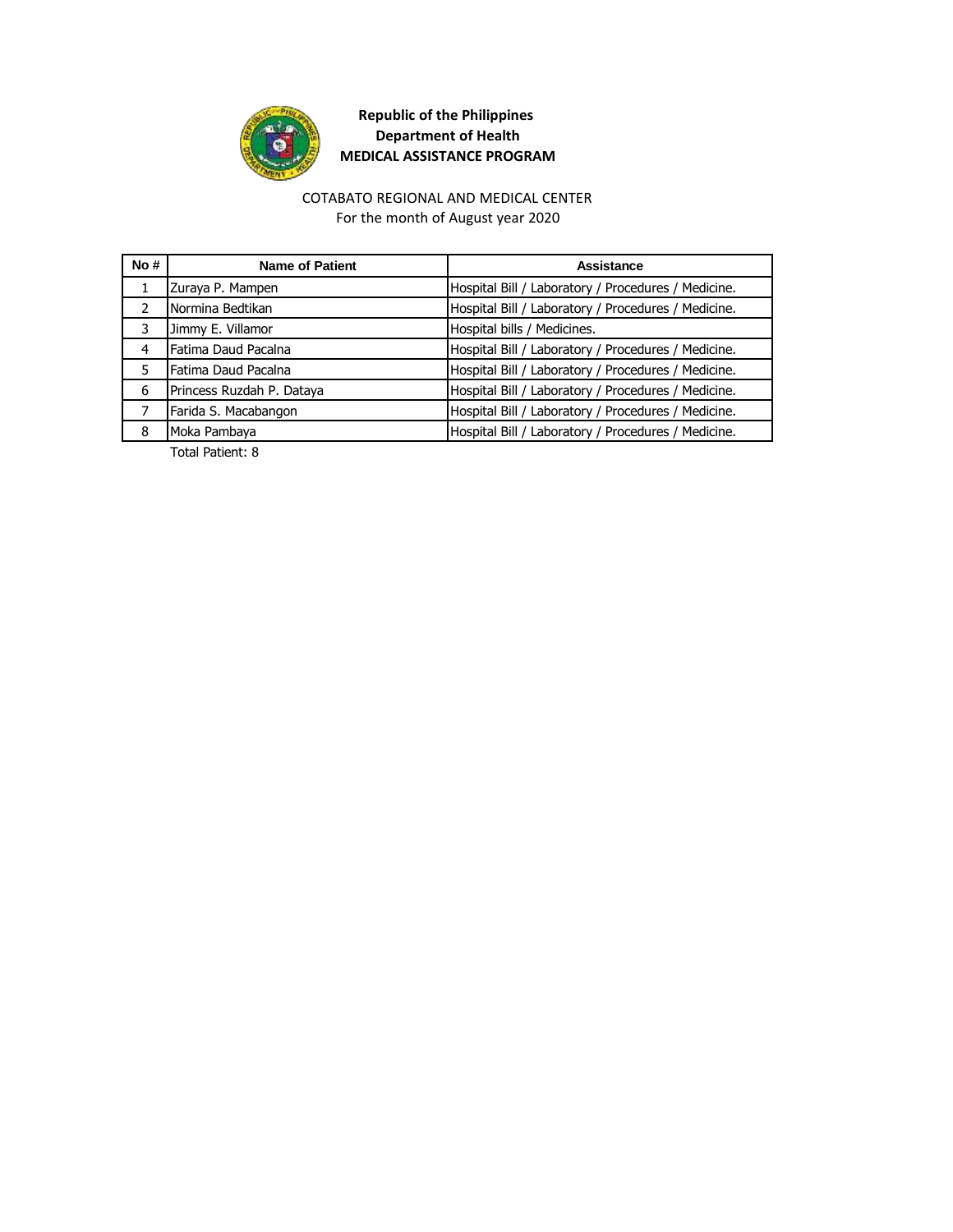

#### COTABATO REGIONAL AND MEDICAL CENTER

For the month of September year 2020

| No#           | <b>Name of Patient</b> | Assistance                                                       |
|---------------|------------------------|------------------------------------------------------------------|
| 1             | Tata Macalaba Malawani | Hospital bills / Medicines.                                      |
| $\mathcal{P}$ | Apao Kuda              | Hospital Bill / Laboratory / Procedures / Medicine.              |
| 3             | Myrna D. Lintongan     | <b>Medicines</b>                                                 |
| 4             | Jimmy Sabuero Ramirez  | Hospital bills.                                                  |
| 5             | Zareen Eliza M. Adang  | Hospital Bill / Laboratory / Procedures / Medicine.              |
| 6             | Haneeya Leb Adang      | Hospital Bill / Laboratory / Procedures / Medicine.              |
| 7             | Reedhwan Manana Kikay  | hospital bill/laboratory/medicines.                              |
| 8             | Lolita Zapotalo Tee    | <b>HEMODIALYSIS</b><br>TREATMENT/MEDICINES/LABORATORY PROCEDURES |
| 9             | Adelma A. Longakit     | Hospital Bill / Laboratory / Procedures / Medicine.              |
| 10            | Adelma A. Longakit     | Hospital Bill / Laboratory / Procedures / Medicine.              |
|               |                        |                                                                  |